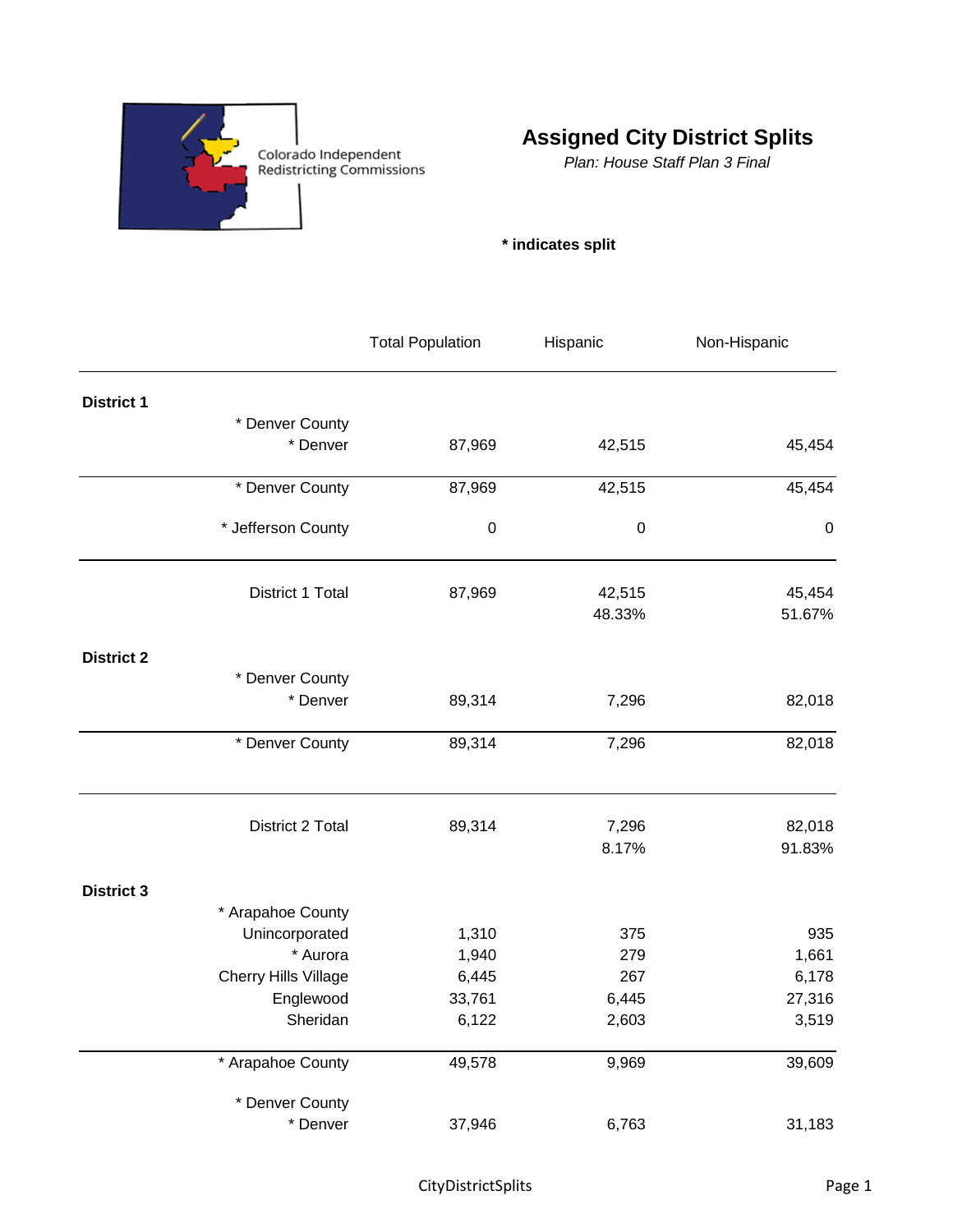|                   |                             | <b>Total Population</b> | Hispanic         | Non-Hispanic     |
|-------------------|-----------------------------|-------------------------|------------------|------------------|
|                   | * Denver County             | 37,946                  | 6,763            | 31,183           |
|                   | District 3 Total            | 87,524                  | 16,732<br>19.12% | 70,792<br>80.88% |
| <b>District 4</b> | * Denver County<br>* Denver | 87,718                  | 34,936           | 52,782           |
|                   | * Denver County             | 87,718                  | 34,936           | 52,782           |
|                   | District 4 Total            | 87,718                  | 34,936<br>39.83% | 52,782<br>60.17% |
| <b>District 5</b> | * Denver County<br>* Denver | 86,960                  | 28,831           | 58,129           |
|                   | * Denver County             | 86,960                  | 28,831           | 58,129           |
|                   | District 5 Total            | 86,960                  | 28,831<br>33.15% | 58,129<br>66.85% |
| <b>District 6</b> | * Denver County<br>* Denver | 88,182                  | 10,717           | 77,465           |
|                   | * Denver County             | 88,182                  | 10,717           | 77,465           |
|                   | District 6 Total            | 88,182                  | 10,717<br>12.15% | 77,465<br>87.85% |
| <b>District 7</b> | * Denver County<br>* Denver | 90,537                  | 42,698           | 47,839           |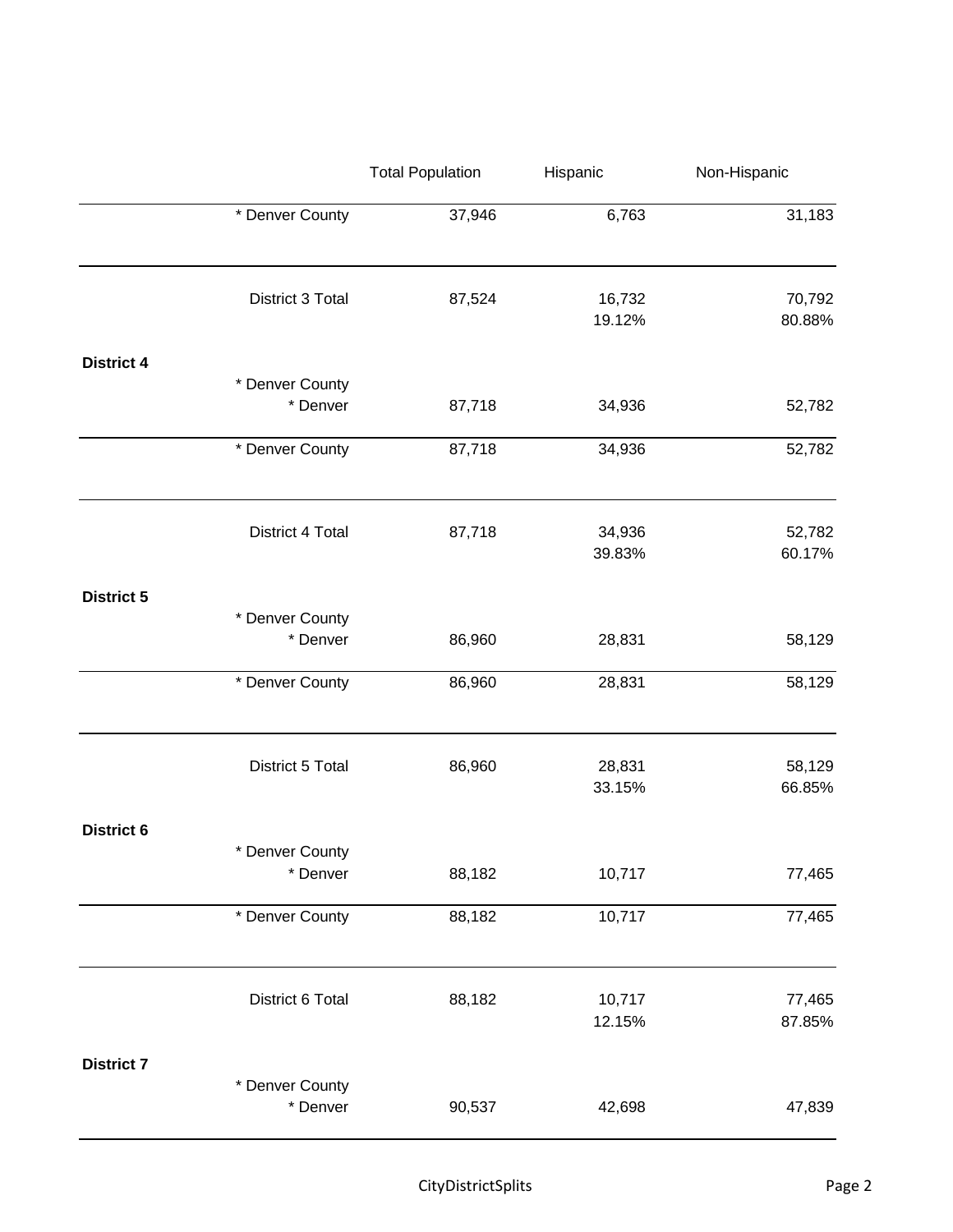|                    | * Denver County    | <b>Total Population</b><br>90,537 | Hispanic<br>42,698 | Non-Hispanic<br>47,839 |
|--------------------|--------------------|-----------------------------------|--------------------|------------------------|
|                    |                    |                                   |                    |                        |
|                    | District 7 Total   | 90,537                            | 42,698             | 47,839                 |
|                    |                    |                                   | 47.16%             | 52.84%                 |
| <b>District 8</b>  |                    |                                   |                    |                        |
|                    | * Denver County    |                                   |                    |                        |
|                    | * Denver           | 90,282                            | 16,248             | 74,034                 |
|                    | * Denver County    | 90,282                            | 16,248             | 74,034                 |
|                    |                    |                                   |                    |                        |
|                    | District 8 Total   | 90,282                            | 16,248             | 74,034                 |
|                    |                    |                                   | 18.00%             | 82.00%                 |
| <b>District 9</b>  |                    |                                   |                    |                        |
|                    | * Arapahoe County  |                                   |                    |                        |
|                    | Four Square Mile   | 22,923                            | 4,470              | 18,453                 |
|                    | Glendale           | 4,627                             | 1,128              | 3,499                  |
|                    | <b>Holly Hills</b> | 2,686                             | 221                | 2,465                  |
|                    | * Arapahoe County  | 30,236                            | 5,819              | 24,417                 |
|                    | * Denver County    |                                   |                    |                        |
|                    | * Denver           | 58,182                            | 10,113             | 48,069                 |
|                    | * Denver County    | 58,182                            | 10,113             | 48,069                 |
|                    |                    |                                   |                    |                        |
|                    | District 9 Total   | 88,418                            | 15,932<br>18.02%   | 72,486<br>81.98%       |
| <b>District 10</b> |                    |                                   |                    |                        |
|                    | * Boulder County   |                                   |                    |                        |
|                    | Unincorporated     | 4,795                             | 659                | 4,136                  |
|                    | * Boulder          | 70,638                            | 7,672              | 62,966                 |
|                    | Gunbarrel          | 9,561                             | 584                | 8,977                  |
|                    | Niwot              | 4,306                             | 219                | 4,087                  |
|                    | Valmont            | 64                                | 3                  | 61                     |
|                    | * Boulder County   | 89,364                            | 9,137              | 80,227                 |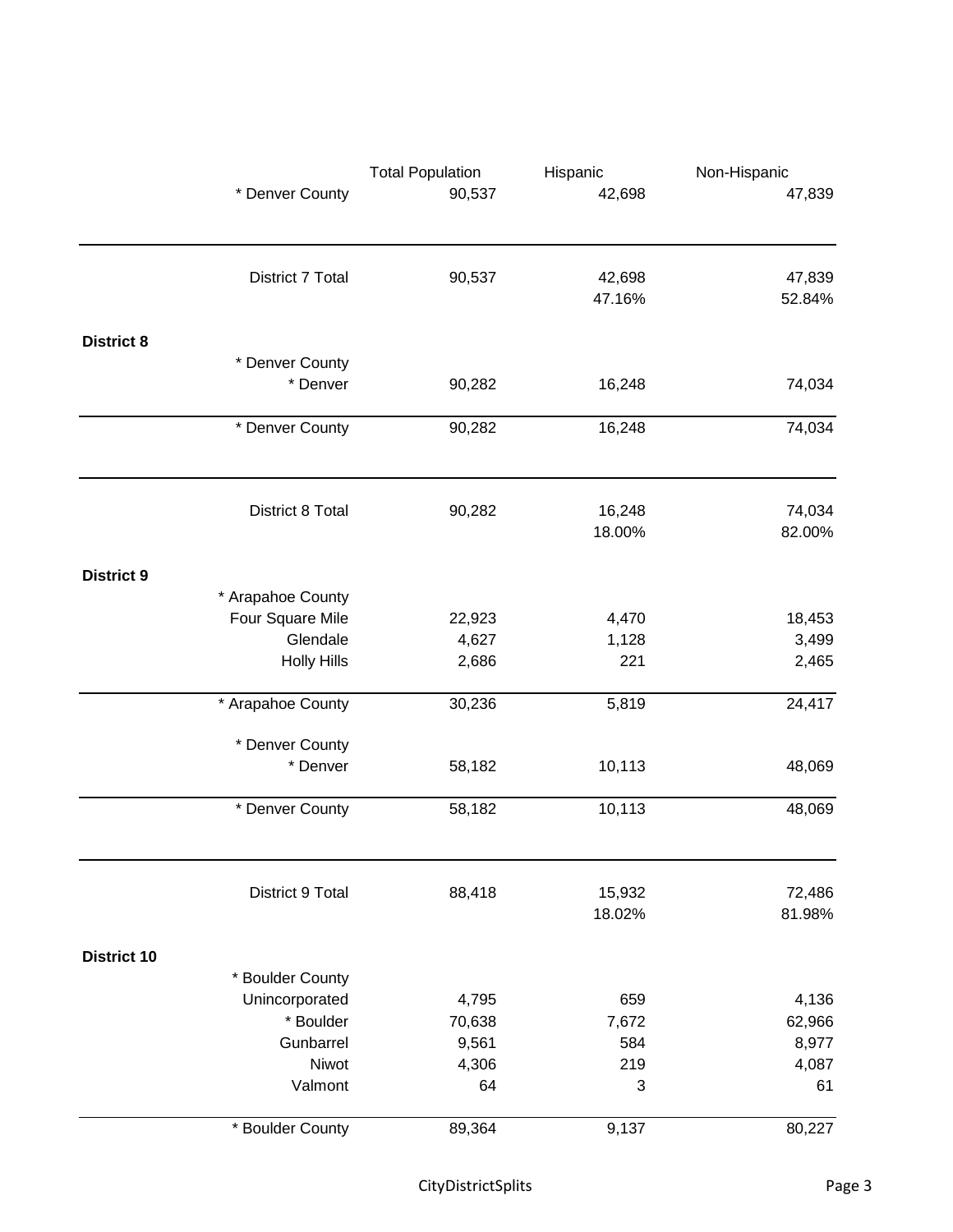| District 10 Total               | 89,364           | 9,137<br>10.22% | 80,227<br>89.78% |
|---------------------------------|------------------|-----------------|------------------|
| <b>District 11</b>              |                  |                 |                  |
| * Boulder County                |                  |                 |                  |
| Unincorporated                  | 13,321           | 720             | 12,601           |
| Allenspark                      | 569              | 18              | 551              |
| Altona                          | 513              | 19              | 494              |
| <b>Bark Ranch</b>               | 202              | 5               | 197              |
| <b>Bonanza Mountain Estates</b> | 127              | 8               | 119              |
| * Boulder                       | 37,679           | 3,780           | 33,899           |
| * Coal Creek                    | 667              | 40              | 627              |
| Crisman                         | 179              | 9               | 170              |
| Eldora                          | 140              | 6               | 134              |
| <b>Eldorado Springs</b>         | 559              | 47              | 512              |
| Glendale                        | 64               | 3               | 61               |
| Gold Hill                       | 220              | $\overline{7}$  | 213              |
| Hidden Lake                     | 24               | $\overline{2}$  | 22               |
| Jamestown                       | 256              | 5               | 251              |
| Lazy Acres                      | 958              | 32              | 926              |
| * Longmont                      | 10,761           | 1,506           | 9,255            |
| Lyons                           | 2,211            | 117             | 2,094            |
| <b>Mountain Meadows</b>         | 238              | 13              | 225              |
| Nederland                       | 1,475            | 59              | 1,416            |
| Pine Brook Hill                 | 975              | 44              | 931              |
| Seven Hills                     | 129              | $\overline{2}$  | 127              |
| St. Ann Highlands               | 325              | 10              | 315              |
| Sugarloaf                       | 274              | 9               | 265              |
| Sunshine                        | 198              | $\overline{c}$  | 196              |
| * Superior                      | $\boldsymbol{0}$ | $\mathbf 0$     | $\mathbf 0$      |
| <b>Tall Timber</b>              | 185              | 6               | 179              |
| Ward                            | 128              | $\mathbf 0$     | 128              |
| * Boulder County                | 72,377           | 6,469           | 65,908           |
| <b>Clear Creek County</b>       |                  |                 |                  |
| Unincorporated                  | 1,537            | 89              | 1,448            |
| <b>Blue Valley</b>              | 175              | 6               | 169              |
| * Brook Forest                  | 288              | 12              | 276              |
| <b>Central City</b>             | $\pmb{0}$        | $\mathbf 0$     | $\pmb{0}$        |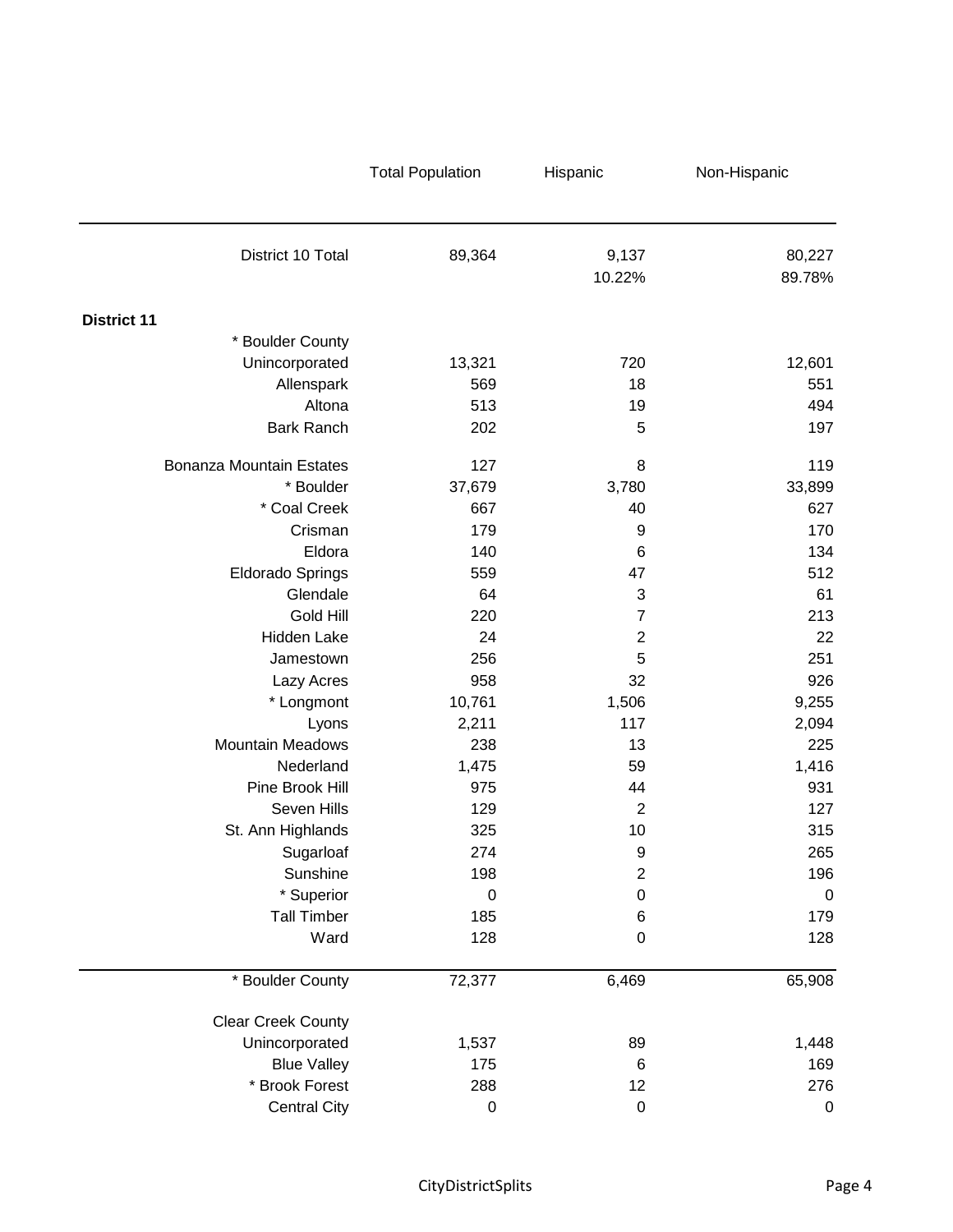|                           | <b>Total Population</b> | Hispanic       | Non-Hispanic     |
|---------------------------|-------------------------|----------------|------------------|
| Downieville-Lawson-Dumont | 529                     | 61             | 468              |
| Echo Hills                | 313                     | 13             | 300              |
| Empire                    | 347                     | 34             | 313              |
| Floyd Hill                | 1,048                   | 65             | 983              |
| Georgetown                | 1,123                   | 121            | 1,002            |
| Idaho Springs             | 1,788                   | 125            | 1,663            |
| Pine Valley               | 364                     | 8              | 356              |
| <b>Silver Plume</b>       | 207                     | 15             | 192              |
| St. Mary's                | 333                     | 23             | 310              |
| <b>Upper Bear Creek</b>   | 985                     | 50             | 935              |
| <b>Upper Witter Gulch</b> | 381                     | 26             | 355              |
| <b>Clear Creek County</b> | 9,418                   | 648            | 8,770            |
| <b>Gilpin County</b>      |                         |                |                  |
| Unincorporated            | 4,418                   | 257            | 4,161            |
| <b>Black Hawk</b>         | 128                     | 21             | 107              |
| <b>Central City</b>       | 779                     | 74             | 705              |
| Coal Creek                | 292                     | 14             | 278              |
| Rollinsville              | 194                     | 15             | 179              |
| <b>Gilpin County</b>      | 5,811                   | 381            | 5,430            |
| District 11 Total         | 87,606                  | 7,498<br>8.56% | 80,108<br>91.44% |
| <b>District 12</b>        |                         |                |                  |
| * Boulder County          |                         |                |                  |
| Unincorporated            | 3,264                   | 240            | 3,024            |
| * Erie                    | 12,656                  | 1,174          | 11,482           |
| Lafayette                 | 30,452                  | 5,630          | 24,822           |
| Leyner                    | 40                      | 4              | 36               |
| Louisville                | 21,234                  | 1,740          | 19,494           |
| Paragon Estates           | 975                     | 60             | 915              |
| * Boulder County          | 68,621                  | 8,848          | 59,773           |
| * Broomfield County       |                         |                |                  |
| * Broomfield              | $\pmb{0}$               | $\mathbf 0$    | $\pmb{0}$        |
| * Broomfield County       | $\pmb{0}$               | $\pmb{0}$      | $\pmb{0}$        |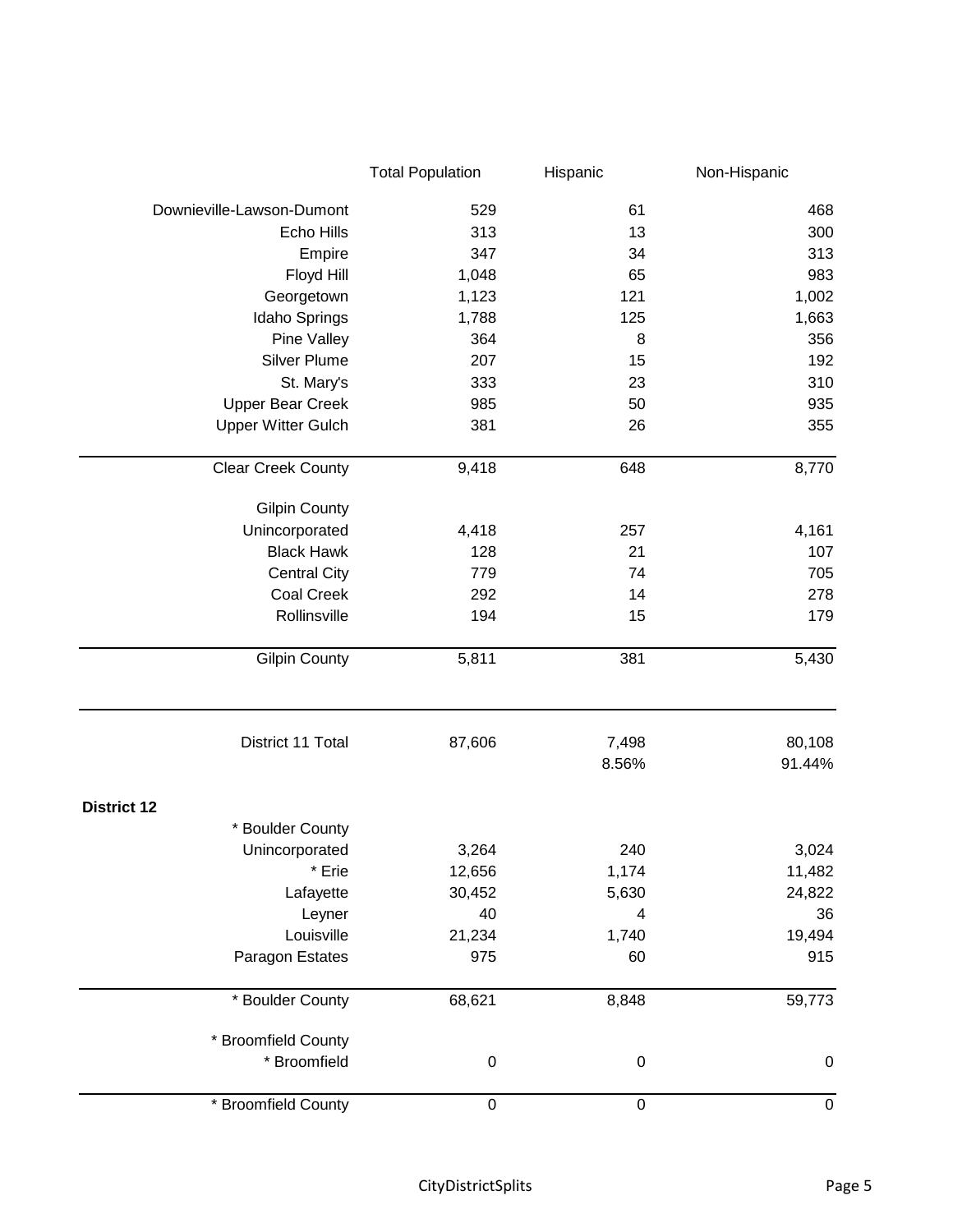|                    | <b>Total Population</b> | Hispanic |        |
|--------------------|-------------------------|----------|--------|
| * Weld County      |                         |          |        |
| Unincorporated     | 1,424                   | 155      | 1,269  |
| Erie               | 17,396                  | 1,896    | 15,500 |
| * Weld County      | 18,820                  | 2,051    | 16,769 |
|                    |                         |          |        |
| District 12 Total  | 87,441                  | 10,899   | 76,542 |
|                    |                         | 12.46%   | 87.54% |
| <b>District 13</b> |                         |          |        |
| * Boulder County   |                         |          |        |
| Unincorporated     | 628                     | 44       | 584    |
| * Longmont         | 87,026                  | 22,720   | 64,306 |
| * Boulder County   | 87,654                  | 22,764   | 64,890 |
| * Weld County      |                         |          |        |
| Unincorporated     | 111                     | 28       | 83     |
| Longmont           | 1,298                   | 314      | 984    |
| * Weld County      | 1,409                   | 342      | 1,067  |
| District 13 Total  | 89,063                  | 23,106   | 65,957 |
|                    |                         | 25.94%   | 74.06% |
| <b>District 14</b> |                         |          |        |
| * El Paso County   |                         |          |        |
| Unincorporated     | 11,168                  | 802      | 10,366 |
| * Black Forest     | 6,212                   | 440      | 5,772  |
| * Colorado Springs | 42,138                  | 4,741    | 37,397 |
| Gleneagle          | 6,653                   | 539      | 6,114  |
| Monument           | 10,407                  | 941      | 9,466  |
| Palmer Lake        | 2,639                   | 241      | 2,398  |
| Woodmoor           | 9,541                   | 604      | 8,937  |
| * El Paso County   | 88,758                  | 8,308    | 80,450 |
| District 14 Total  | 88,758                  | 8,308    | 80,450 |
|                    |                         | 9.36%    | 90.64% |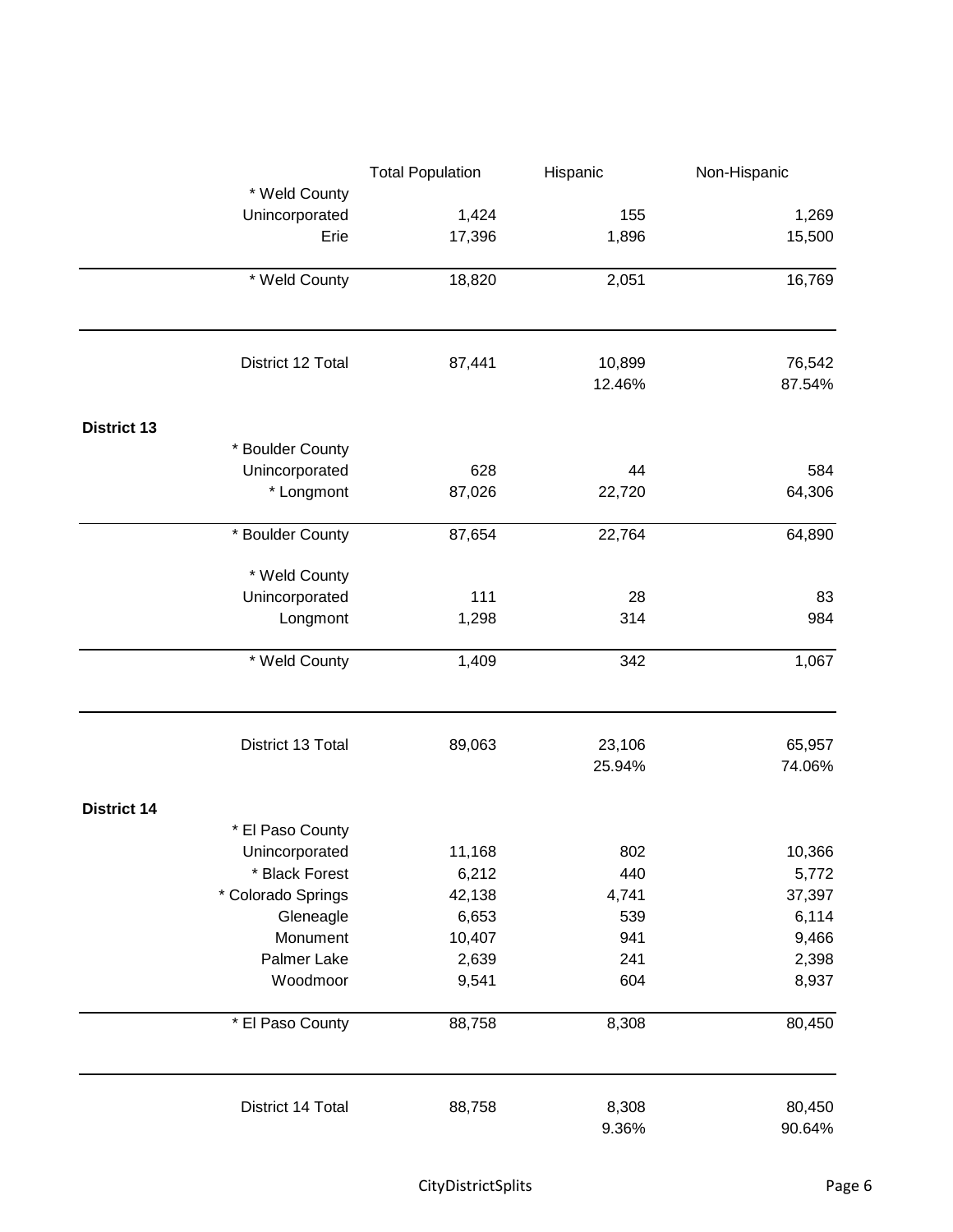|                    |                        | <b>Total Population</b> | Hispanic         | Non-Hispanic     |
|--------------------|------------------------|-------------------------|------------------|------------------|
| <b>District 15</b> |                        |                         |                  |                  |
|                    | * El Paso County       |                         |                  |                  |
|                    | Unincorporated         | 38,521                  | 6,317            | 32,204           |
|                    | * Black Forest         | 8,895                   | 654              | 8,241            |
|                    | * Colorado Springs     | 41,741                  | 6,940            | 34,801           |
|                    | * El Paso County       | 89,157                  | 13,911           | 75,246           |
|                    | District 15 Total      | 89,157                  | 13,911<br>15.60% | 75,246<br>84.40% |
| <b>District 16</b> |                        |                         |                  |                  |
|                    | * El Paso County       |                         |                  |                  |
|                    | Unincorporated         | 5,629                   | 1,100            | 4,529            |
|                    | <b>Cimarron Hills</b>  | 19,390                  | 4,532            | 14,858           |
|                    | * Colorado Springs     | 63,626                  | 11,216           | 52,410           |
|                    | * El Paso County       | 88,645                  | 16,848           | 71,797           |
|                    | District 16 Total      | 88,645                  | 16,848<br>19.01% | 71,797<br>80.99% |
|                    |                        |                         |                  |                  |
| <b>District 17</b> |                        |                         |                  |                  |
|                    | * El Paso County       |                         |                  |                  |
|                    | Unincorporated         | 327                     | 58               | 269              |
|                    | * Colorado Springs     | 83,583                  | 29,289           | 54,294           |
|                    | Stratmoor              | 6,588                   | 2,105            | 4,483            |
|                    | * El Paso County       | 90,498                  | 31,452           | 59,046           |
|                    | District 17 Total      | 90,498                  | 31,452           | 59,046           |
|                    |                        |                         | 34.75%           | 65.25%           |
| <b>District 18</b> |                        |                         |                  |                  |
|                    | * El Paso County       |                         |                  |                  |
|                    | * Colorado Springs     | 83,913                  | 15,029           | 68,884           |
|                    | <b>Manitou Springs</b> | 4,876                   | 339              | 4,537            |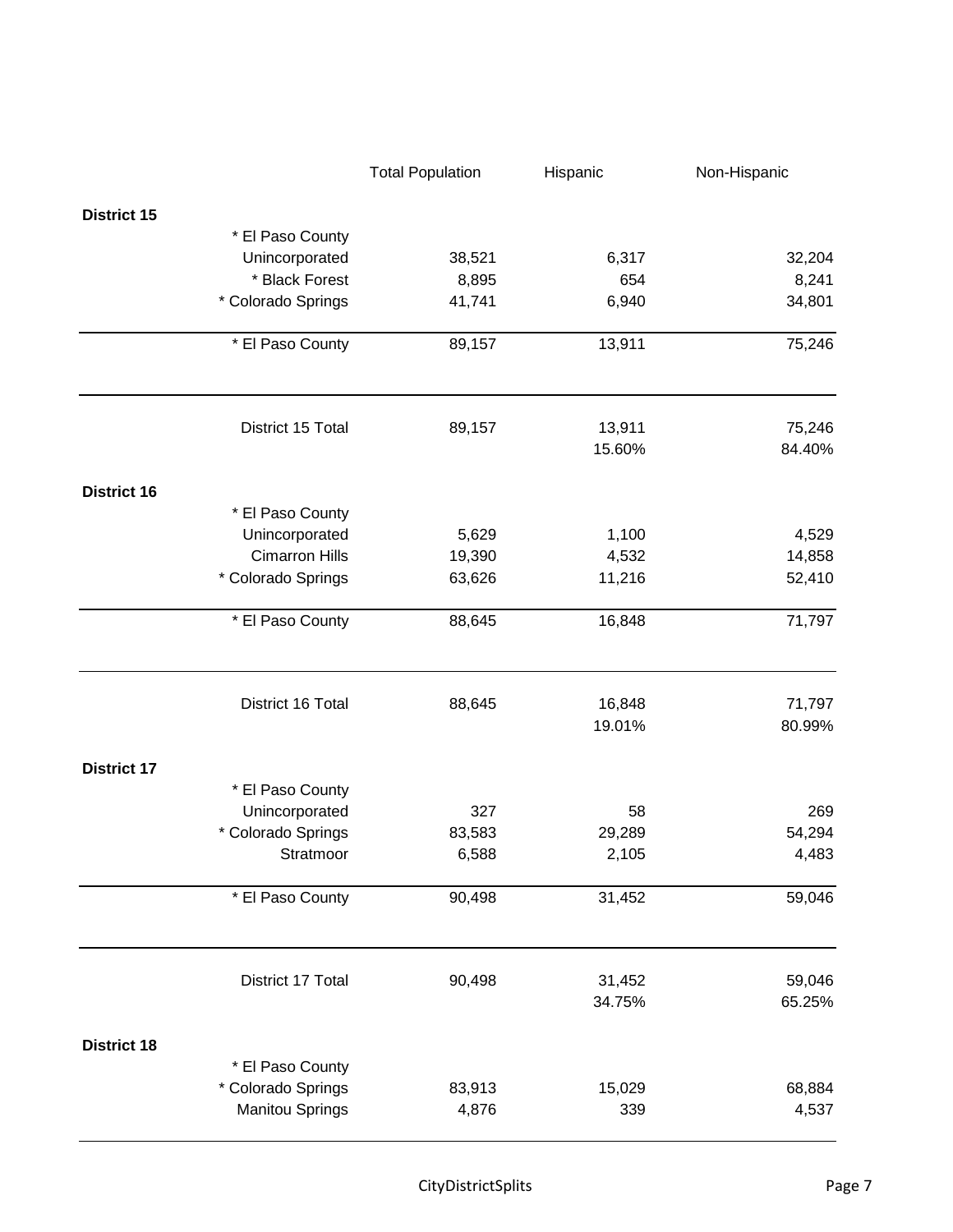|                    |                        | <b>Total Population</b><br>Hispanic |        | Non-Hispanic |
|--------------------|------------------------|-------------------------------------|--------|--------------|
|                    | * El Paso County       | 88,789                              | 15,368 | 73,421       |
|                    | District 18 Total      | 88,789                              | 15,368 | 73,421       |
|                    |                        |                                     | 17.31% | 82.69%       |
| <b>District 19</b> |                        |                                     |        |              |
|                    | * El Paso County       |                                     |        |              |
|                    | * Colorado Springs     | 89,190                              | 12,018 | 77,172       |
|                    | * El Paso County       | 89,190                              | 12,018 | 77,172       |
|                    |                        |                                     |        |              |
|                    | District 19 Total      | 89,190                              | 12,018 | 77,172       |
|                    |                        |                                     | 13.47% | 86.53%       |
| <b>District 20</b> |                        |                                     |        |              |
|                    | * El Paso County       |                                     |        |              |
|                    | Unincorporated         | 3,523                               | 412    | 3,111        |
|                    | Air Force Academy      | 6,608                               | 935    | 5,673        |
|                    | Cascade-Chipita Park   | 1,630                               | 94     | 1,536        |
|                    | * Colorado Springs     | 76,599                              | 9,077  | 67,522       |
|                    | * Green Mountain Falls | 622                                 | 31     | 591          |
|                    | Rock Creek Park        | 68                                  | 6      | 62           |
|                    | * El Paso County       | 89,050                              | 10,555 | 78,495       |
|                    | District 20 Total      | 89,050                              | 10,555 | 78,495       |
|                    |                        |                                     | 11.85% | 88.15%       |
| <b>District 21</b> |                        |                                     |        |              |
|                    | * El Paso County       |                                     |        |              |
|                    | Unincorporated         | 2,153                               | 484    | 1,669        |
|                    | Fort Carson            | 17,701                              | 3,844  | 13,857       |
|                    | Fountain               | 29,880                              | 7,076  | 22,804       |
|                    | Security-Widefield     | 38,778                              | 8,168  | 30,610       |
|                    | * El Paso County       | 88,512                              | 19,572 | 68,940       |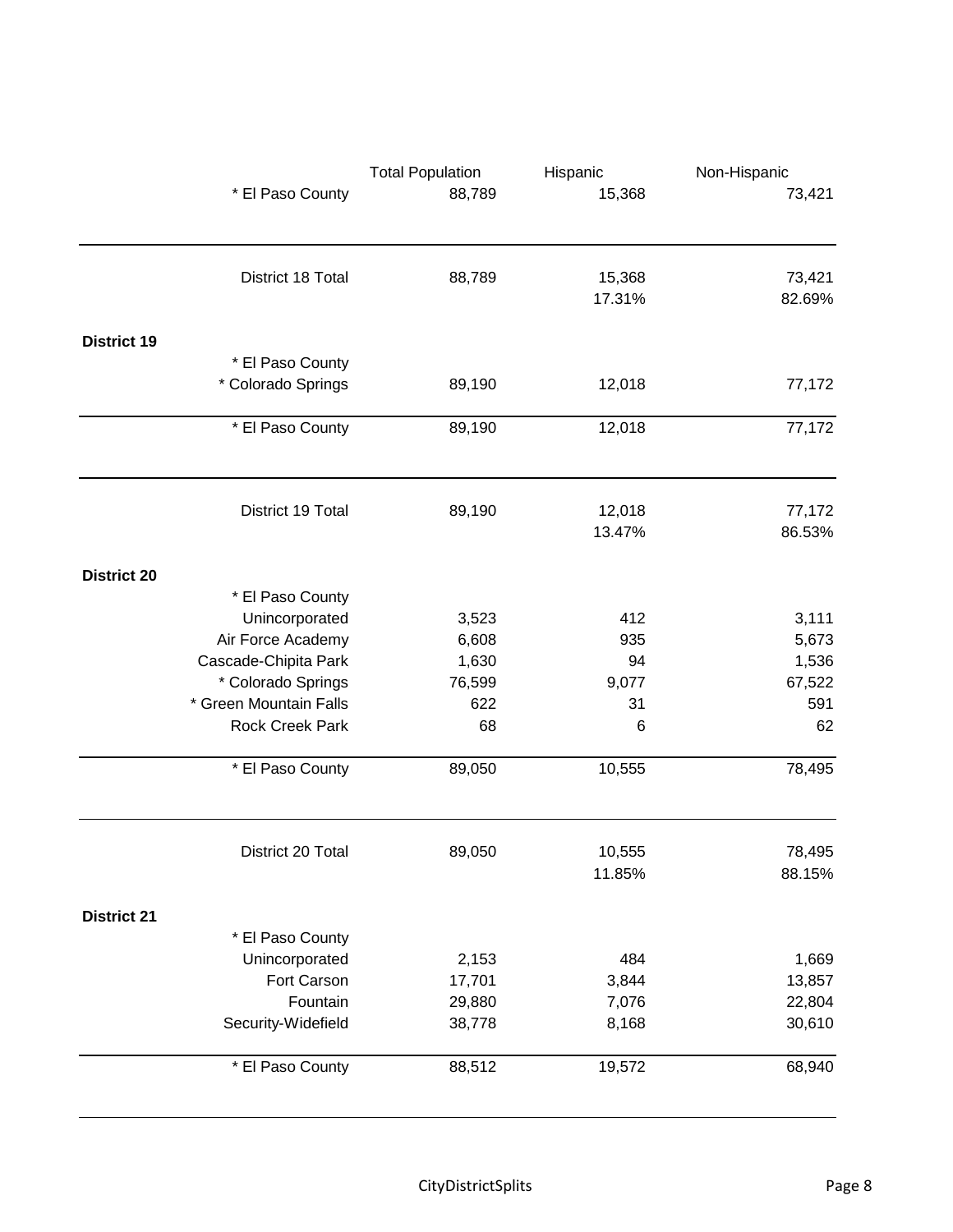|                           | <b>Total Population</b> | Hispanic | Non-Hispanic |
|---------------------------|-------------------------|----------|--------------|
| District 21 Total         | 88,512                  | 19,572   | 68,940       |
|                           |                         | 22.11%   | 77.89%       |
| <b>District 22</b>        |                         |          |              |
| * Jefferson County        |                         |          |              |
| Unincorporated            | 6,401                   | 668      | 5,733        |
| * Columbine               | 11,650                  | 1,454    | 10,196       |
| Dakota Ridge              | 33,930                  | 4,450    | 29,480       |
| Ken Caryl                 | 33,842                  | 4,012    | 29,830       |
| * Lakewood                | 1,606                   | 169      | 1,437        |
|                           |                         |          |              |
| * Jefferson County        | 87,429                  | 10,753   | 76,676       |
| District 22 Total         | 87,429                  | 10,753   | 76,676       |
|                           |                         | 12.30%   | 87.70%       |
| <b>District 23</b>        |                         |          |              |
| * Jefferson County        |                         |          |              |
| Unincorporated            | 8,579                   | 1,518    | 7,061        |
| <b>East Pleasant View</b> | 333                     | 26       | 307          |
| * Lakewood                | 74,387                  | 11,306   | 63,081       |
| * West Pleasant View      | 4,230                   | 612      | 3,618        |
|                           |                         |          |              |
| * Jefferson County        | 87,529                  | 13,462   | 74,067       |
| District 23 Total         | 87,529                  | 13,462   | 74,067       |
|                           |                         | 15.38%   | 84.62%       |
| <b>District 24</b>        |                         |          |              |
| * Adams County            |                         |          |              |
| * Arvada                  | 2,896                   | 908      | 1,988        |
| * Adams County            | 2,896                   | 908      | 1,988        |
| * Jefferson County        |                         |          |              |
| Unincorporated            | 855                     | 307      | 548          |
| Arvada                    | 86,144                  | 14,562   | 71,582       |
| * Jefferson County        | 86,999                  | 14,869   | 72,130       |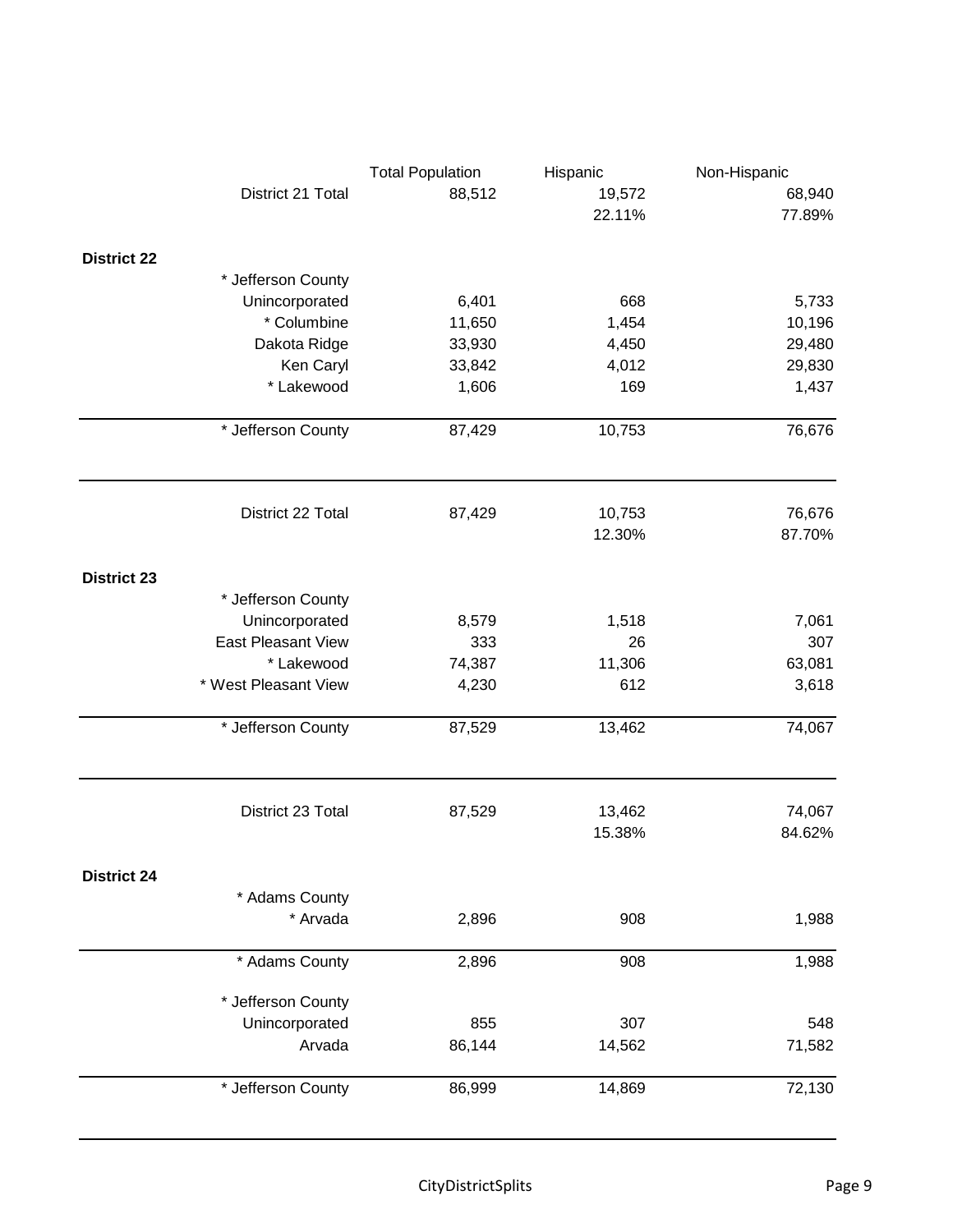|                      | <b>Total Population</b> | Hispanic         | Non-Hispanic     |
|----------------------|-------------------------|------------------|------------------|
| District 24 Total    | 89,895                  | 15,777<br>17.55% | 74,118<br>82.45% |
| <b>District 25</b>   |                         |                  |                  |
| * Jefferson County   |                         |                  |                  |
| Unincorporated       | 45,517                  | 2,181            | 43,336           |
| Aspen Park           | 811                     | 63               | 748              |
| * Brook Forest       | 334                     | 5                | 329              |
| * Coal Creek         | 1,538                   | 77               | 1,461            |
| Evergreen            | 9,313                   | 430              | 8,883            |
| Genesee              | 3,612                   | 157              | 3,455            |
| Golden               | 20,435                  | 1,979            | 18,456           |
| Idledale             | 244                     | 11               | 233              |
| <b>Indian Hills</b>  | 1,474                   | 73               | 1,401            |
| Kittredge            | 1,309                   | 63               | 1,246            |
| * Littleton          | 2,310                   | 160              | 2,150            |
| Morrison             | 396                     | 26               | 370              |
| * West Pleasant View | $\mathbf 0$             | $\mathbf 0$      | $\mathbf 0$      |
| * Jefferson County   | 87,293                  | 5,225            | 82,068           |
| District 25 Total    | 87,293                  | 5,225<br>5.99%   | 82,068<br>94.01% |
| <b>District 26</b>   |                         |                  |                  |
| * Eagle County       |                         |                  |                  |
| Unincorporated       | 6,907                   | 956              | 5,951            |
| Avon                 | 6,073                   | 2,366            | 3,707            |
| * Dotsero            | 384                     | 327              | 57               |
| Eagle                | 7,518                   | 1,441            | 6,077            |
| Edwards              | 11,252                  | 3,775            | 7,477            |
| Fulford              | $\mathbf 0$             | $\mathbf 0$      | $\boldsymbol{0}$ |
| Gypsum               | 8,043                   | 3,951            | 4,092            |
| McCoy                | 30                      | 4                | 26               |
| Minturn              | 1,034                   | 224              | 810              |
| Red Cliff            | 258                     | 66               | 192              |
| Vail                 | 4,838                   | 501              | 4,337            |
| Wolcott              | 20                      | $\mathbf{2}$     | 18               |
| * Eagle County       | 46,357                  | 13,613           | 32,744           |

Moffat County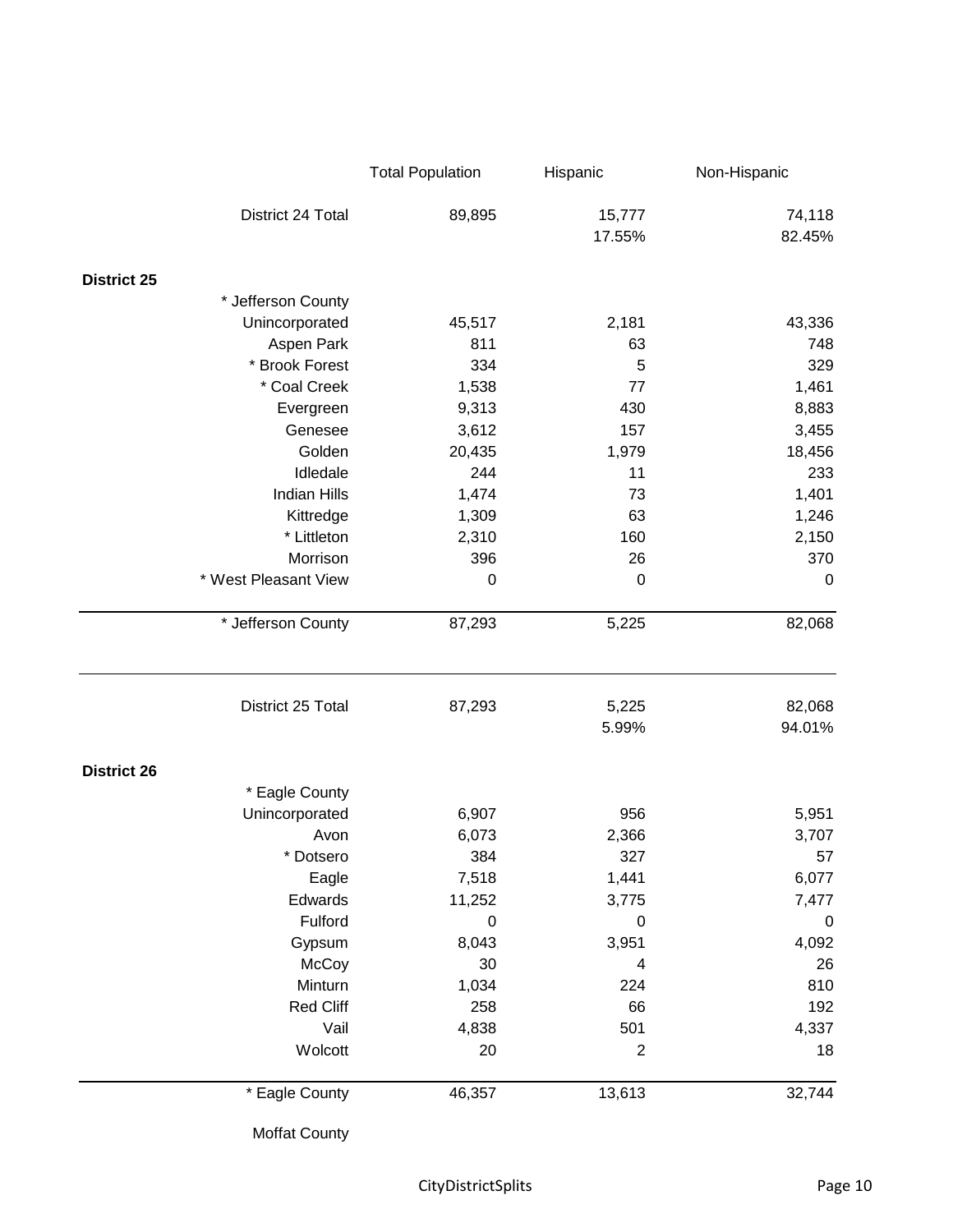|                          | <b>Total Population</b> | Hispanic       | Non-Hispanic |
|--------------------------|-------------------------|----------------|--------------|
| Unincorporated           | 3,922                   | 370            | 3,552        |
| Craig                    | 9,107                   | 1,730          | 7,377        |
| Dinosaur                 | 243                     | 27             | 216          |
| Maybell                  | 76                      | $\overline{2}$ | 74           |
| <b>Moffat County</b>     | 13,348                  | 2,129          | 11,219       |
|                          |                         |                |              |
| Rio Blanco County        |                         |                |              |
| Unincorporated           | 1,857                   | 100            | 1,757        |
| Meeker                   | 2,375                   | 259            | 2,116        |
| Rangely                  | 2,304                   | 264            | 2,040        |
| Rio Blanco County        | 6,536                   | 623            | 5,913        |
| <b>Routt County</b>      |                         |                |              |
| Unincorporated           | 8,146                   | 411            | 7,735        |
| Hayden                   | 1,942                   | 211            | 1,731        |
| Oak Creek                | 891                     | 79             | 812          |
| Phippsburg               | 234                     | 18             | 216          |
| <b>Steamboat Springs</b> | 13,231                  | 1,466          | 11,765       |
| Yampa                    | 399                     | 17             | 382          |
| <b>Routt County</b>      | 24,843                  | 2,202          | 22,641       |
| District 26 Total        | 91,084                  | 18,567         | 72,517       |
|                          |                         | 20.38%         | 79.62%       |
| <b>District 27</b>       |                         |                |              |
| * Jefferson County       |                         |                |              |
| Unincorporated           | 2,893                   | 304            | 2,589        |
| Applewood                | 7,847                   | 648            | 7,199        |
| * Arvada                 | 35,570                  | 3,232          | 32,338       |
| Fairmount                | 9,328                   | 636            | 8,692        |
| Lakeside                 | 16                      | 3              | 13           |
| Mountain View            | 545                     | 137            | 408          |
| * Superior               | 0                       | $\mathbf 0$    | 0            |
| <b>Wheat Ridge</b>       | 32,508                  | 7,271          | 25,237       |
| * Jefferson County       | 88,707                  | 12,231         | 76,476       |
| District 27 Total        | 88,707                  | 12,231         | 76,476       |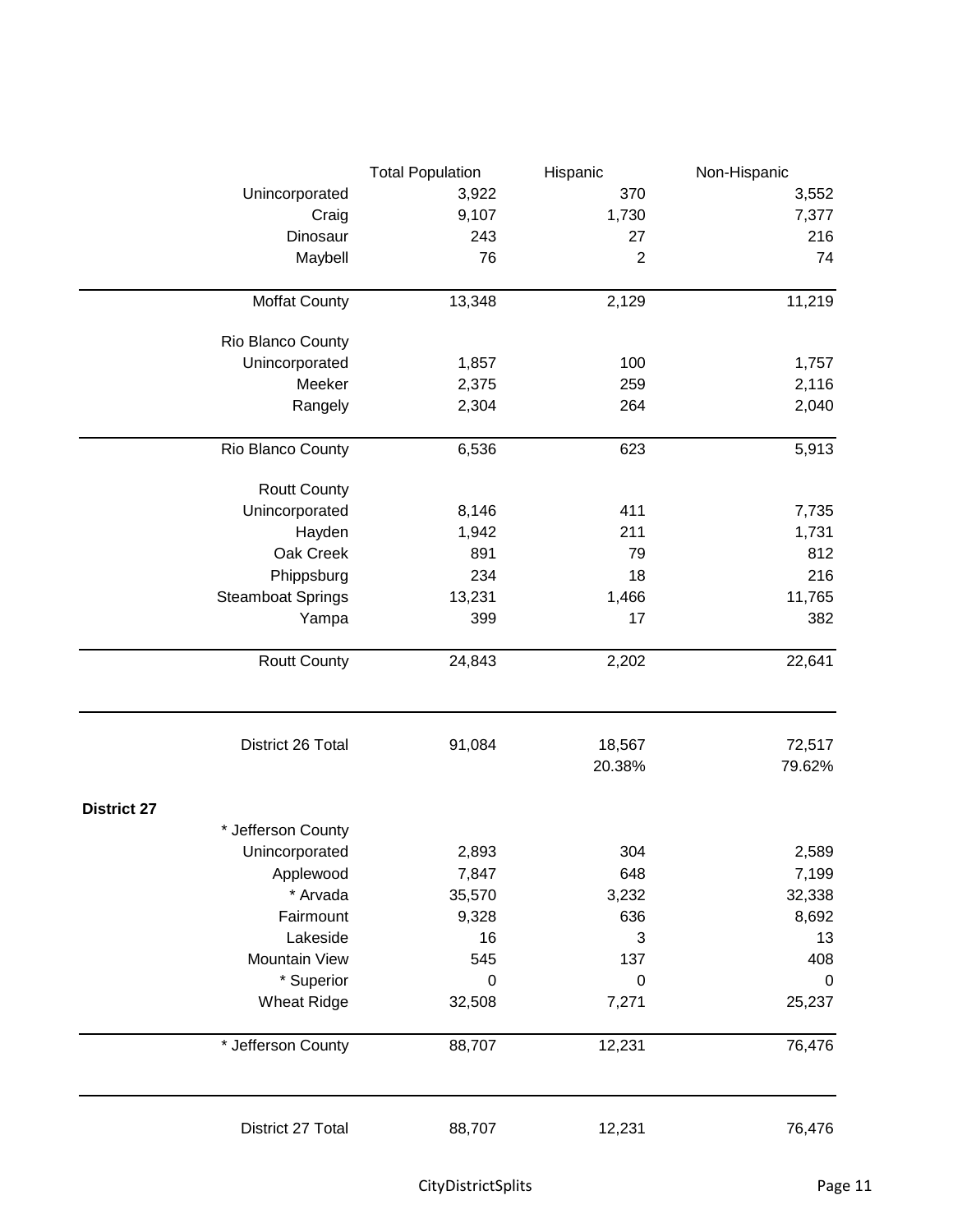|                    |                    | <b>Total Population</b> | Hispanic         | Non-Hispanic     |
|--------------------|--------------------|-------------------------|------------------|------------------|
|                    |                    |                         | 13.79%           | 86.21%           |
| <b>District 28</b> |                    |                         |                  |                  |
|                    | * Jefferson County |                         |                  |                  |
|                    | Unincorporated     | 1,218                   | 307              | 911              |
|                    | Edgewater          | 5,035                   | 1,779            | 3,256            |
|                    | * Lakewood         | 80,540                  | 24,156           | 56,384           |
|                    | * Jefferson County | 86,793                  | 26,242           | 60,551           |
|                    | District 28 Total  | 86,793                  | 26,242<br>30.24% | 60,551<br>69.76% |
|                    |                    |                         |                  |                  |
| <b>District 29</b> | * Adams County     |                         |                  |                  |
|                    | Unincorporated     | 880                     | 148              | 732              |
|                    | * Westminster      | 45,478                  | 8,781            | 36,697           |
|                    | * Adams County     | 46,358                  | 8,929            | 37,429           |
|                    | * Jefferson County |                         |                  |                  |
|                    | Unincorporated     | 1,358                   | 152              | 1,206            |
|                    | * Westminster      | 41,097                  | 6,063            | 35,034           |
|                    | * Jefferson County | 42,455                  | 6,215            | 36,240           |
|                    | District 29 Total  | 88,813                  | 15,144           | 73,669           |
|                    |                    |                         | 17.05%           | 82.95%           |
| <b>District 30</b> |                    |                         |                  |                  |
|                    | * Arapahoe County  |                         |                  |                  |
|                    | Unincorporated     | 25,206                  | 3,317            | 21,889           |
|                    | * Aurora           | 32,200                  | 3,809            | 28,391           |
|                    | * Centennial       | 30,186                  | 3,783            | 26,403           |
|                    | * Arapahoe County  | 87,592                  | 10,909           | 76,683           |
|                    | * Douglas County   |                         |                  |                  |
|                    | Unincorporated     | 47                      | $\pmb{0}$        | 47               |
|                    | * Aurora           | 2,507                   | 204              | 2,303            |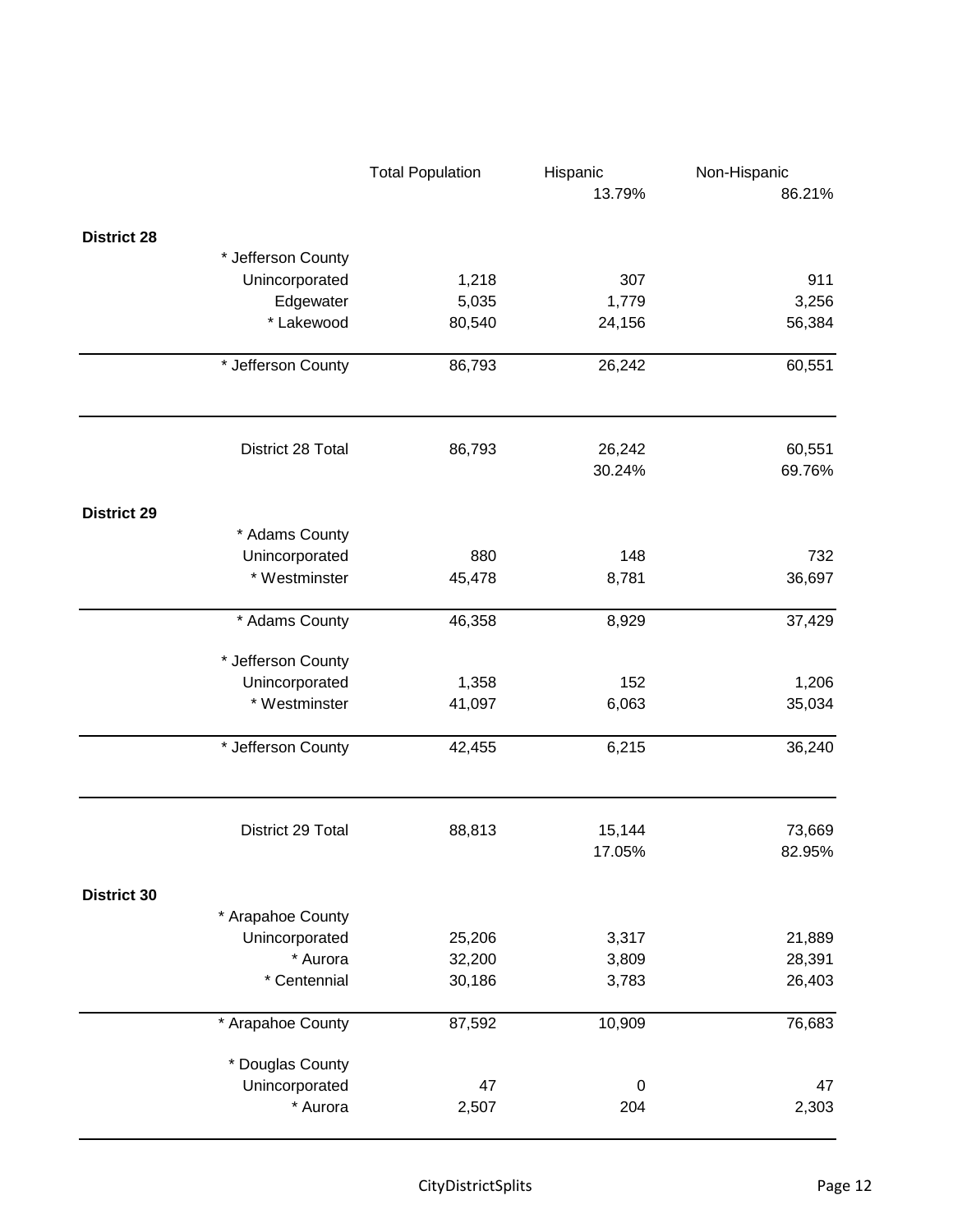|                    |                      | <b>Total Population</b><br>Hispanic |                  | Non-Hispanic |
|--------------------|----------------------|-------------------------------------|------------------|--------------|
|                    | * Douglas County     | 2,554                               | 204              | 2,350        |
|                    |                      |                                     |                  |              |
|                    | District 30 Total    | 90,146                              | 11,113           | 79,033       |
|                    |                      |                                     | 12.33%           | 87.67%       |
| <b>District 31</b> |                      |                                     |                  |              |
|                    | * Adams County       |                                     |                  |              |
|                    | Unincorporated       | 6,335                               | 2,744            | 3,591        |
|                    | * Thornton           | 80,797                              | 38,361           | 42,436       |
|                    | * Adams County       | 87,132                              | 41,105           | 46,027       |
|                    |                      |                                     |                  |              |
|                    | District 31 Total    | 87,132                              | 41,105           | 46,027       |
|                    |                      |                                     | 47.18%           | 52.82%       |
| <b>District 32</b> |                      |                                     |                  |              |
|                    | * Adams County       |                                     |                  |              |
|                    | Unincorporated       | 1,503                               | 595              | 908          |
|                    | * Brighton           | $\boldsymbol{0}$                    | $\pmb{0}$        | $\pmb{0}$    |
|                    | <b>Commerce City</b> | 62,600                              | 30,605           | 31,995       |
|                    | Derby                | 8,451                               | 6,074            | 2,377        |
|                    | North Washington     | 746                                 | 410              | 336          |
|                    | Welby                | 15,594                              | 9,259            | 6,335        |
|                    | * Adams County       | 88,894                              | 46,943           | 41,951       |
|                    | * Denver County      |                                     |                  |              |
|                    | * Denver             | 0                                   | 0                | 0            |
|                    | * Denver County      | $\boldsymbol{0}$                    | $\pmb{0}$        | $\pmb{0}$    |
|                    |                      |                                     |                  |              |
|                    | District 32 Total    | 88,894                              | 46,943           | 41,951       |
|                    |                      |                                     | 52.81%           | 47.19%       |
| <b>District 33</b> |                      |                                     |                  |              |
|                    | * Boulder County     |                                     |                  |              |
|                    | Unincorporated       | 5                                   | $\boldsymbol{0}$ | 5            |
|                    | * Superior           | 13,099                              | 1,066            | 12,033       |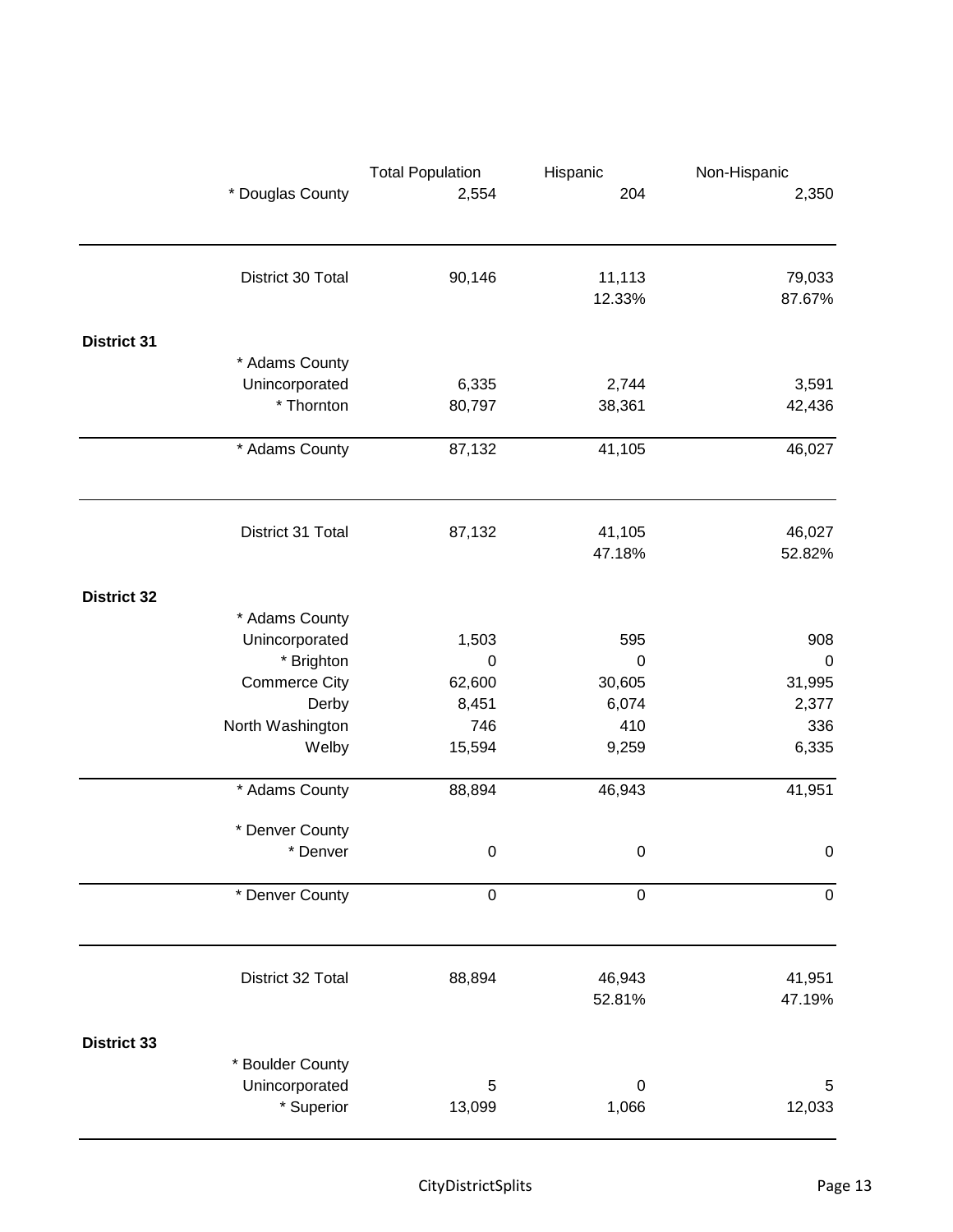|                    |                        | <b>Total Population</b><br>Hispanic |           | Non-Hispanic |
|--------------------|------------------------|-------------------------------------|-----------|--------------|
|                    | * Boulder County       | 13,104                              | 1,066     | 12,038       |
|                    | * Broomfield County    |                                     |           |              |
|                    | * Broomfield           | 74,173                              | 9,935     | 64,238       |
|                    | * Broomfield County    | 74,173                              | 9,935     | 64,238       |
|                    |                        |                                     |           |              |
|                    | * Jefferson County     |                                     |           |              |
|                    | * Superior             | $\pmb{0}$                           | $\pmb{0}$ | $\pmb{0}$    |
|                    | * Jefferson County     | $\pmb{0}$                           | $\pmb{0}$ | $\pmb{0}$    |
|                    | * Weld County          | $\pmb{0}$                           | $\,0\,$   | $\pmb{0}$    |
|                    | District 33 Total      | 87,277                              | 11,001    | 76,276       |
|                    |                        |                                     | 12.60%    | 87.40%       |
| <b>District 34</b> |                        |                                     |           |              |
|                    | * Adams County         |                                     |           |              |
|                    | Unincorporated         | 396                                 | 62        | 334          |
|                    | * Northglenn           | 38,222                              | 14,056    | 24,166       |
|                    | * Thornton             | 51,977                              | 11,807    | 40,170       |
|                    | * Adams County         | 90,595                              | 25,925    | 64,670       |
|                    | District 34 Total      | 90,595                              | 25,925    | 64,670       |
|                    |                        |                                     | 28.62%    | 71.38%       |
| <b>District 35</b> |                        |                                     |           |              |
|                    | * Adams County         |                                     |           |              |
|                    | Unincorporated         | 35                                  | 5         | 30           |
|                    | <b>Berkley</b>         | 12,603                              | 7,330     | 5,273        |
|                    | <b>Federal Heights</b> | 14,438                              | 8,901     | 5,537        |
|                    | Shaw Heights           | 5,206                               | 2,057     | 3,149        |
|                    | Sherrelwood            | 19,314                              | 11,923    | 7,391        |
|                    | <b>Twin Lakes</b>      | 8,258                               | 4,028     | 4,230        |
|                    | * Westminster          | 25,932                              | 11,523    | 14,409       |
|                    | * Adams County         | 85,786                              | 45,767    | 40,019       |
|                    | * Jefferson County     |                                     |           |              |
|                    | Unincorporated         | 843                                 | 763       | 80           |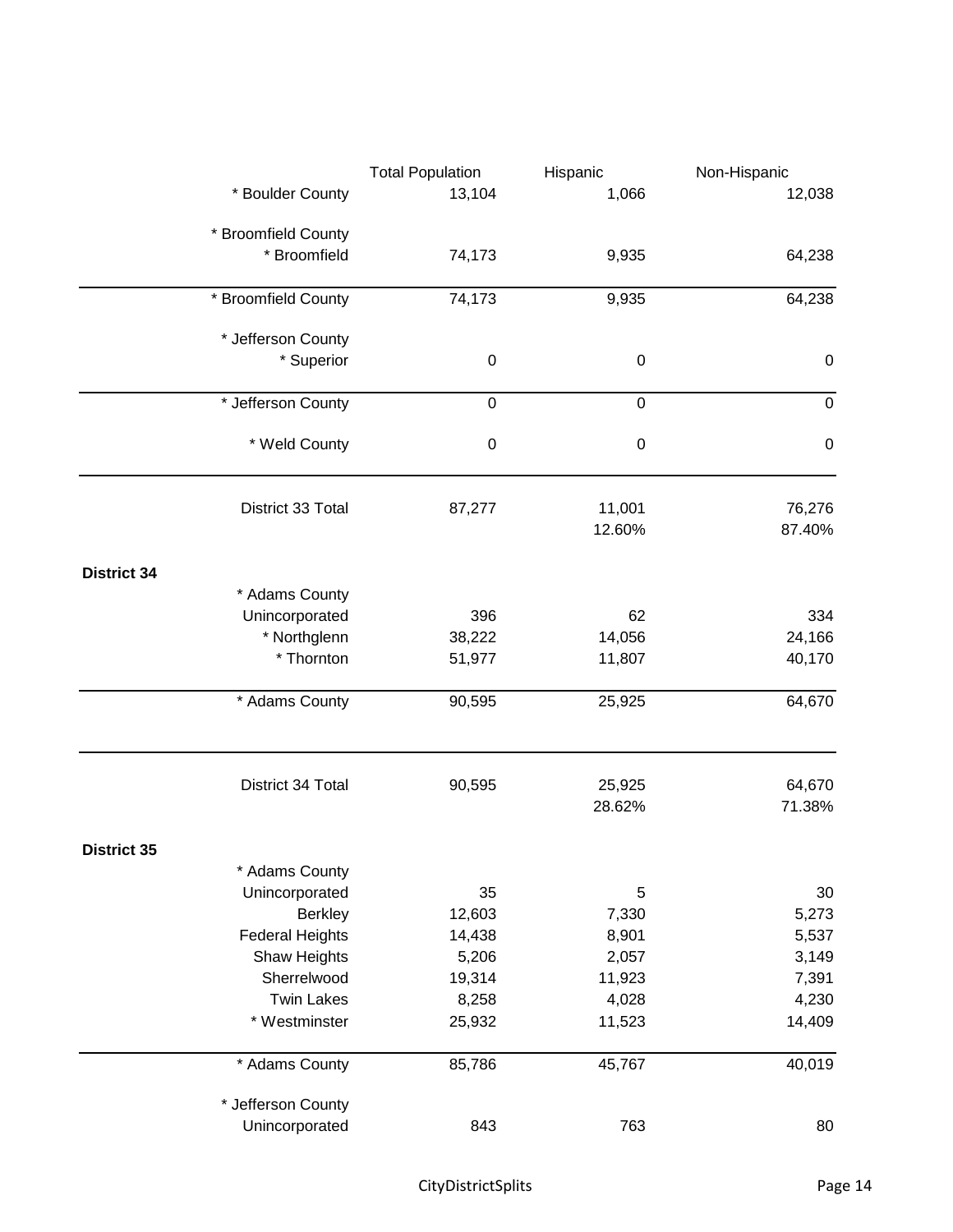|                    |                     | <b>Total Population</b> | Hispanic       | Non-Hispanic     |
|--------------------|---------------------|-------------------------|----------------|------------------|
|                    | * Westminster       | 4,043                   | 951            | 3,092            |
|                    | * Jefferson County  | 4,886                   | 1,714          | 3,172            |
|                    |                     |                         |                |                  |
|                    | District 35 Total   | 90,672                  | 47,481         | 43,191           |
|                    |                     |                         | 52.37%         | 47.63%           |
| <b>District 36</b> |                     |                         |                |                  |
|                    | * Adams County      |                         |                |                  |
|                    | * Aurora            | 44,103                  | 23,701         | 20,402           |
|                    | * Adams County      | 44,103                  | 23,701         | 20,402           |
|                    | * Arapahoe County   |                         |                |                  |
|                    | Unincorporated      | 925                     | 283            | 642              |
|                    | * Aurora            | 44,594                  | 10,387         | 34,207           |
|                    | * Arapahoe County   | 45,519                  | 10,670         | 34,849           |
|                    | District 36 Total   | 89,622                  | 34,371         | 55,251           |
|                    |                     |                         | 38.35%         | 61.65%           |
| <b>District 37</b> |                     |                         |                |                  |
|                    | * Arapahoe County   |                         |                |                  |
|                    | Unincorporated      | 2,740                   | 413            | 2,327            |
|                    | * Aurora            | 1,224                   | 208            | 1,016            |
|                    | * Centennial        | 48,013                  | 3,857          | 44,156           |
|                    | <b>Cherry Creek</b> | 11,495                  | 1,065          | 10,430           |
|                    | Dove Valley         | 5,644                   | 1,031          | 4,613            |
|                    | Foxfield            | 754                     | 54             | 700              |
|                    | Greenwood Village   | 15,702                  | 1,000          | 14,702           |
|                    | Inverness           | 2,234                   | 260            | 1,974            |
|                    | * Arapahoe County   | 87,806                  | 7,888          | 79,918           |
|                    | District 37 Total   | 87,806                  | 7,888<br>8.98% | 79,918<br>91.02% |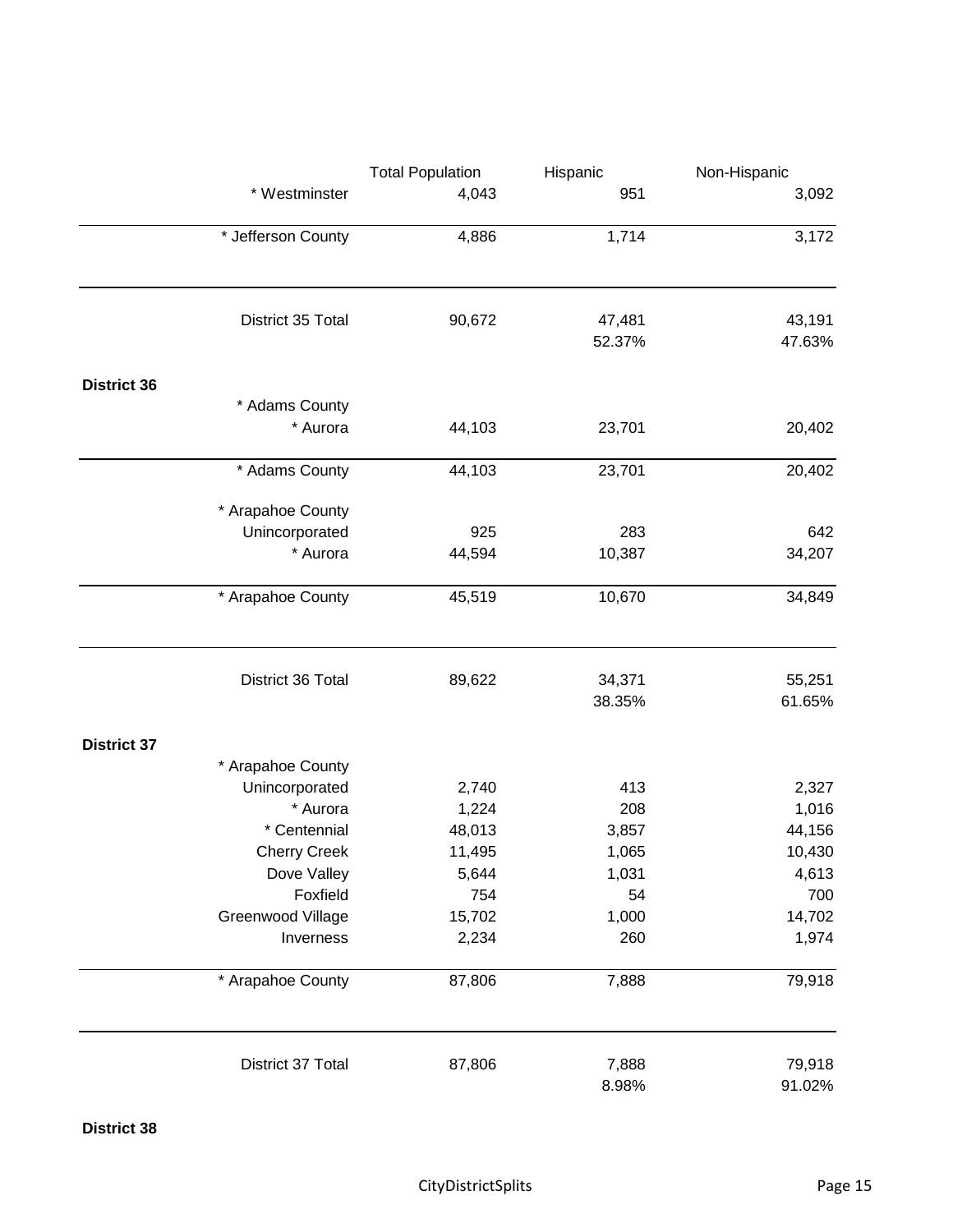|                           | <b>Total Population</b> | Hispanic    | Non-Hispanic     |
|---------------------------|-------------------------|-------------|------------------|
| * Arapahoe County         |                         |             |                  |
| Unincorporated            | 43                      | 8           | 35               |
| <b>Bow Mar</b>            | 587                     | 24          | 563              |
| * Centennial              | 30,308                  | 2,793       | 27,515           |
| * Columbine               | 1,983                   | 174         | 1,809            |
| <b>Columbine Valley</b>   | 1,503                   | 63          | 1,440            |
| * Littleton               | 42,792                  | 5,960       | 36,832           |
| * Arapahoe County         | 77,216                  | 9,022       | 68,194           |
| * Jefferson County        |                         |             |                  |
| <b>Bow Mar</b>            | 267                     | 25          | 242              |
| * Columbine               | 11,618                  | 1,130       | 10,488           |
| * Littleton               | $\mathbf 0$             | $\mathbf 0$ | $\boldsymbol{0}$ |
| * Jefferson County        | 11,885                  | 1,155       | 10,730           |
| District 38 Total         | 89,101                  | 10,177      | 78,924           |
|                           |                         | 11.42%      | 88.58%           |
| <b>District 39</b>        |                         |             |                  |
| * Douglas County          |                         |             |                  |
| Unincorporated            | 25,046                  | 1,863       | 23,183           |
| Acres Green               | 2,925                   | 414         | 2,511            |
| <b>Castle Pines</b>       | 11,039                  | 754         | 10,285           |
| Franktown                 | 409                     | 27          | 382              |
| <b>Grand View Estates</b> | 691                     | 64          | 627              |
| * Highlands Ranch         | 15,966                  | 1,161       | 14,805           |
| Larkspur                  | 207                     | 25          | 182              |
| Lone Tree                 | 14,261                  | 1,204       | 13,057           |
| Louviers                  | 295                     | 26          | 269              |
| Meridian                  | 4,792                   | 535         | 4,257            |
| Perry Park                | 1,933                   | 106         | 1,827            |
| Roxborough Park           | 9,420                   | 915         | 8,505            |
| Sedalia                   | 177                     | 21          | 156              |
| <b>Sterling Ranch</b>     | 1,789                   | 185         | 1,604            |
| Westcreek                 | 120                     | 8           | 112              |
| * Douglas County          | 89,070                  | 7,308       | 81,762           |
| District 39 Total         | 89,070                  | 7,308       | 81,762           |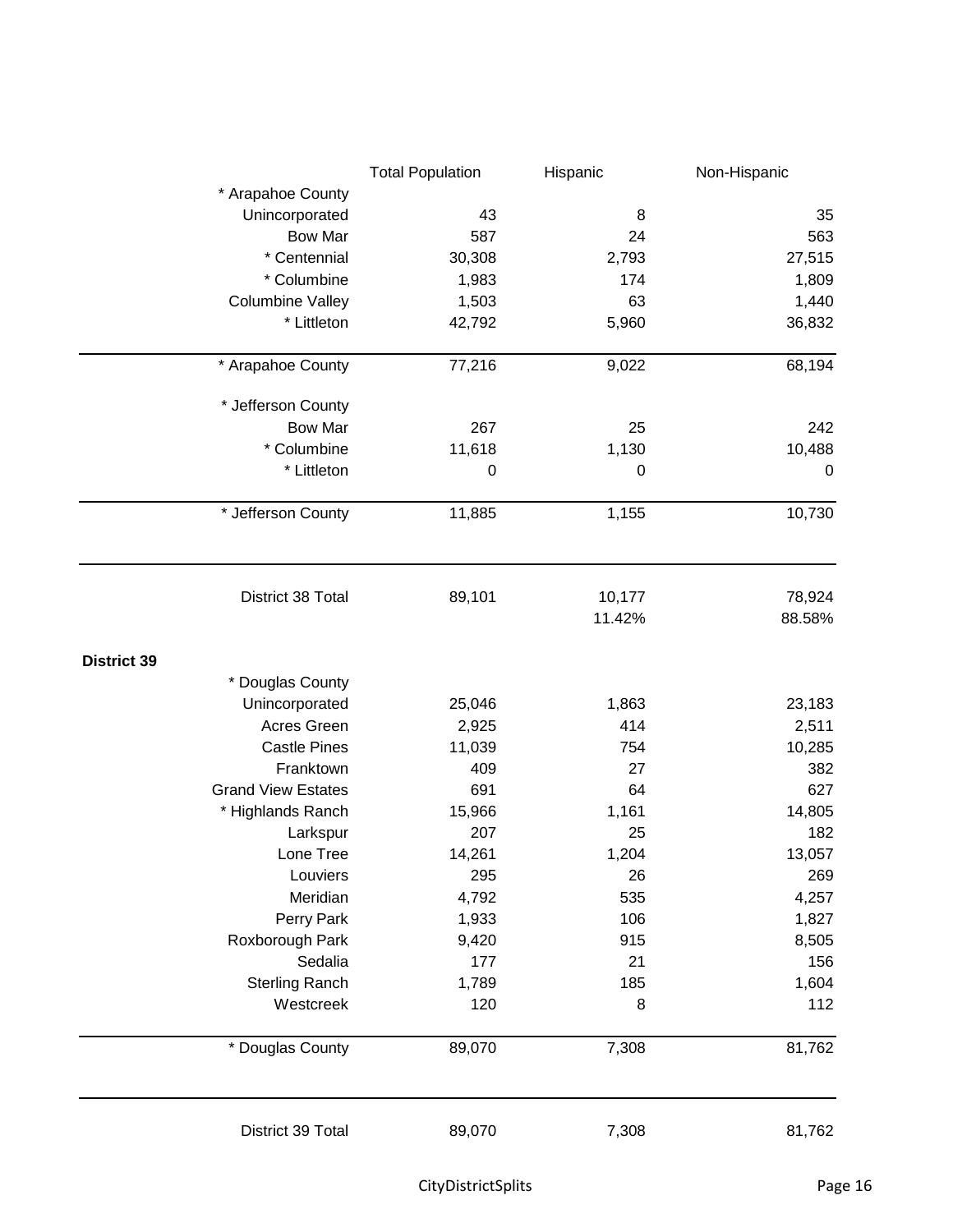|                    |                   | <b>Total Population</b> | Hispanic         | Non-Hispanic     |
|--------------------|-------------------|-------------------------|------------------|------------------|
|                    |                   |                         | 8.20%            | 91.80%           |
| <b>District 40</b> |                   |                         |                  |                  |
|                    | * Arapahoe County |                         |                  |                  |
|                    | Unincorporated    | 11,569                  | 1,801            | 9,768            |
|                    | * Aurora          | 77,075                  | 15,812           | 61,263           |
|                    | * Arapahoe County | 88,644                  | 17,613           | 71,031           |
|                    | District 40 Total | 88,644                  | 17,613           | 71,031           |
|                    |                   |                         | 19.87%           | 80.13%           |
| <b>District 41</b> |                   |                         |                  |                  |
|                    | * Arapahoe County |                         |                  |                  |
|                    | * Aurora          | 89,054                  | 21,852           | 67,202           |
|                    | * Arapahoe County | 89,054                  | 21,852           | 67,202           |
|                    |                   |                         |                  |                  |
|                    | District 41 Total | 89,054                  | 21,852<br>24.54% | 67,202<br>75.46% |
|                    | District 42       |                         |                  |                  |
|                    | * Arapahoe County |                         |                  |                  |
|                    | * Aurora          | 90,864                  | 39,721           | 51,143           |
|                    | * Arapahoe County | 90,864                  | 39,721           | 51,143           |
|                    |                   |                         |                  |                  |
|                    | District 42 Total | 90,864                  | 39,721<br>43.71% | 51,143<br>56.29% |
| <b>District 43</b> |                   |                         |                  |                  |
|                    | * Douglas County  |                         |                  |                  |
|                    | * Highlands Ranch | 87,532                  | 7,891            | 79,641           |
|                    | * Littleton       | 640                     | 103              | 537              |
|                    | * Douglas County  | 88,172                  | 7,994            | 80,178           |
|                    |                   |                         |                  |                  |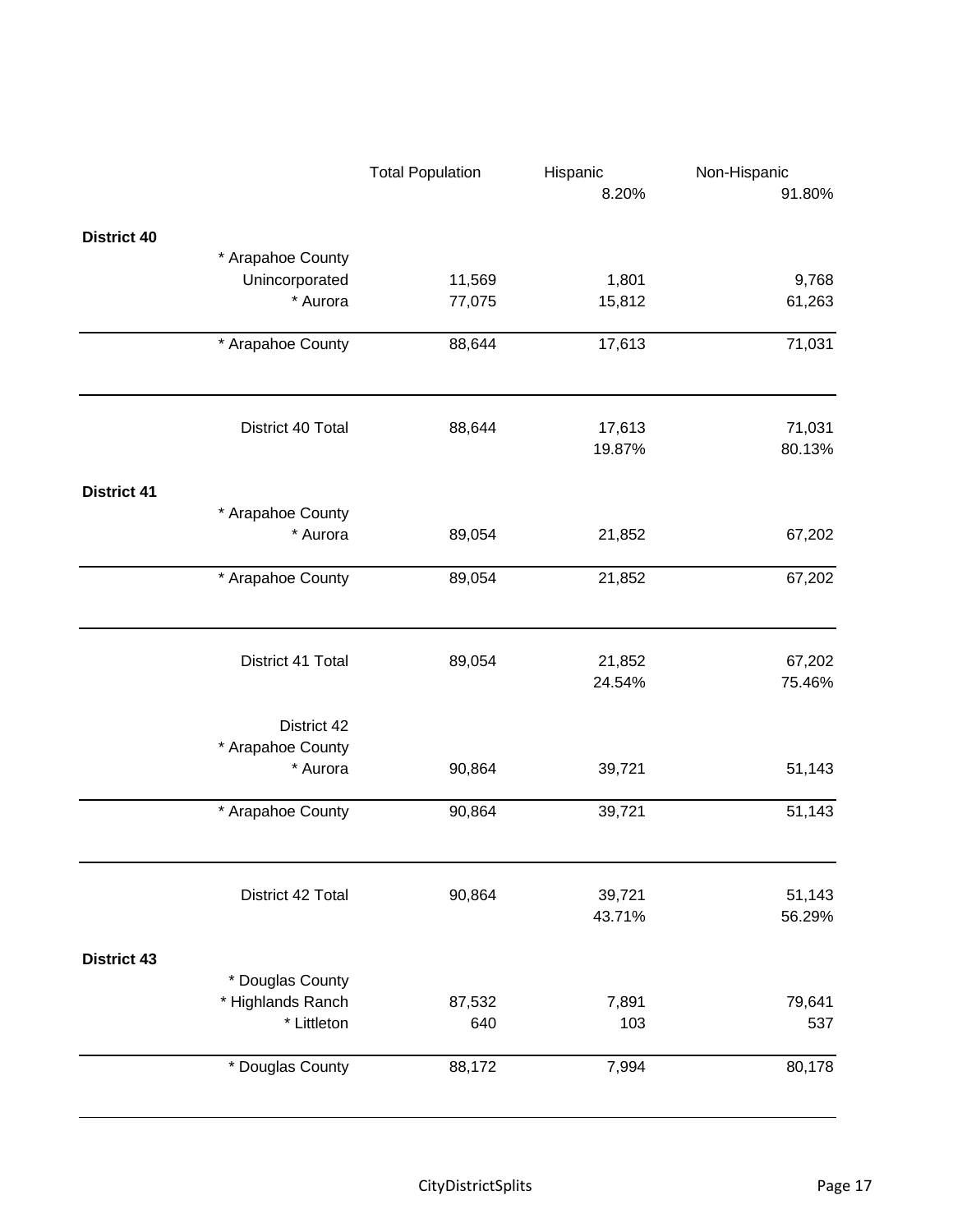|                    | <b>Total Population</b> | Hispanic | Non-Hispanic |                  |
|--------------------|-------------------------|----------|--------------|------------------|
|                    | District 43 Total       | 88,172   | 7,994        | 80,178           |
|                    |                         |          | 9.07%        | 90.93%           |
| <b>District 44</b> |                         |          |              |                  |
|                    | * Douglas County        |          |              |                  |
|                    | Unincorporated          | 10,286   | 977          | 9,309            |
|                    | Meridian Village        | 3,202    | 227          | 2,975            |
|                    | Parker                  | 58,542   | 6,346        | 52,196           |
|                    | Sierra Ridge            | 3,490    | 342          | 3,148            |
|                    | <b>Stepping Stone</b>   | 2,780    | 176          | 2,604            |
|                    | Stonegate               | 9,072    | 805          | 8,267            |
|                    | * Douglas County        | 87,372   | 8,873        | 78,499           |
|                    | District 44 Total       | 87,372   | 8,873        | 78,499           |
|                    |                         |          | 10.16%       | 89.84%           |
| <b>District 45</b> |                         |          |              |                  |
|                    | * Douglas County        |          |              |                  |
|                    | Unincorporated          | 2,160    | 193          | 1,967            |
|                    | Castle Pines Village    | 4,328    | 194          | 4,134            |
|                    | Castle Rock             | 73,198   | 8,543        | 64,655           |
|                    | The Pinery              | 11,315   | 825          | 10,490           |
|                    | * Douglas County        | 91,001   | 9,755        | 81,246           |
|                    | District 45 Total       | 91,001   | 9,755        | 81,246<br>89.28% |
|                    |                         |          | 10.72%       |                  |
| <b>District 46</b> | <b>Custer County</b>    |          |              |                  |
|                    | Unincorporated          | 3,661    | 124          | 3,537            |
|                    | Silver Cliff            | 609      | 24           | 585              |
|                    | Westcliffe              | 435      | 30           | 405              |
|                    | <b>Custer County</b>    | 4,705    | 178          | 4,527            |
|                    |                         |          |              |                  |
|                    | <b>Fremont County</b>   |          |              |                  |
|                    | Unincorporated          | 11,127   | 1,331        | 9,796            |
|                    | <b>Brookside</b>        | 236      | 18           | 218              |
|                    | Cañon City              | 16,449   | 1,714        | 14,735           |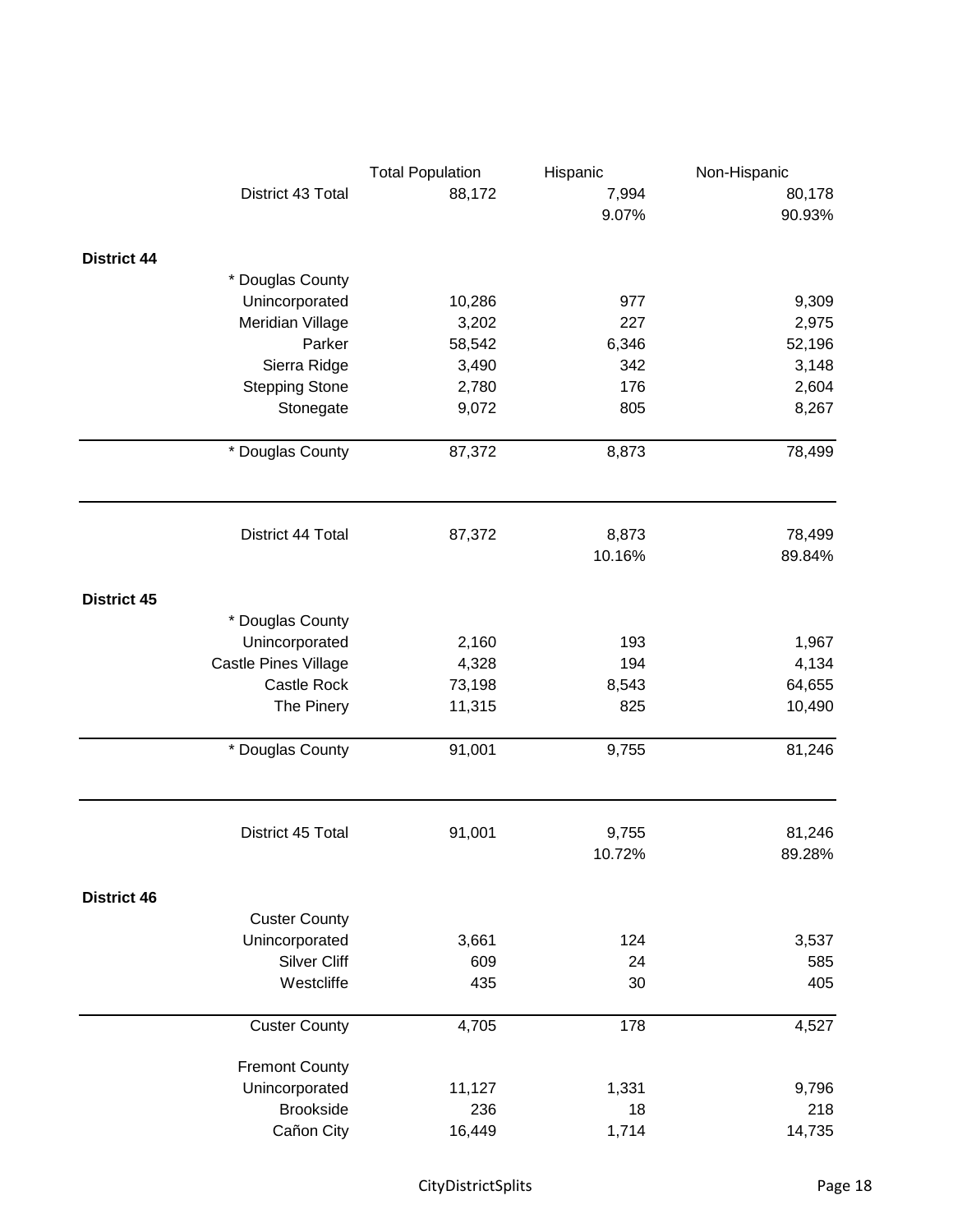|                        | <b>Total Population</b> | Hispanic       | Non-Hispanic |
|------------------------|-------------------------|----------------|--------------|
| <b>Coal Creek</b>      | 364                     | 20             | 344          |
| Coaldale               | 343                     | 19             | 324          |
| Cotopaxi               | 44                      | 1              | 43           |
| Florence               | 3,833                   | 531            | 3,302        |
| Howard                 | 852                     | 57             | 795          |
| Lincoln Park           | 3,946                   | 311            | 3,635        |
| Park Center            | 2,960                   | 325            | 2,635        |
| Penrose                | 3,693                   | 350            | 3,343        |
| Rockvale               | 512                     | 55             | 457          |
| Williamsburg           | 737                     | 72             | 665          |
| <b>Fremont County</b>  | 45,096                  | 4,804          | 40,292       |
| * Pueblo County        |                         |                |              |
| Unincorporated         | 2,976                   | 485            | 2,491        |
| <b>Beulah Valley</b>   | 521                     | 46             | 475          |
| Colorado City          | 2,240                   | 299            | 1,941        |
| * Pueblo West          | 7,259                   | 1,423          | 5,836        |
| Rye                    | 207                     | 33             | 174          |
| * Pueblo County        | 13,203                  | 2,286          | 10,917       |
| <b>Teller County</b>   |                         |                |              |
| Unincorporated         | 14,739                  | 955            | 13,784       |
| <b>Cripple Creek</b>   | 1,166                   | 87             | 1,079        |
| <b>Divide</b>          | 143                     | 6              | 137          |
| Florissant             | 128                     | 8              | 120          |
| Goldfield              | 63                      | $\overline{7}$ | 56           |
| * Green Mountain Falls | 24                      | 1              | 23           |
| Midland                | 182                     | 16             | 166          |
| Victor                 | 381                     | 9              | 372          |
| <b>Woodland Park</b>   | 7,927                   | 627            | 7,300        |
| <b>Teller County</b>   | 24,753                  | 1,716          | 23,037       |
| District 46 Total      | 87,757                  | 8,984          | 78,773       |
|                        |                         | 10.24%         | 89.76%       |
| <b>District 47</b>     |                         |                |              |
| <b>Baca County</b>     |                         |                |              |
| Unincorporated         | 1,293                   | 61             | 1,232        |
| Campo                  | 103                     | 8              | 95           |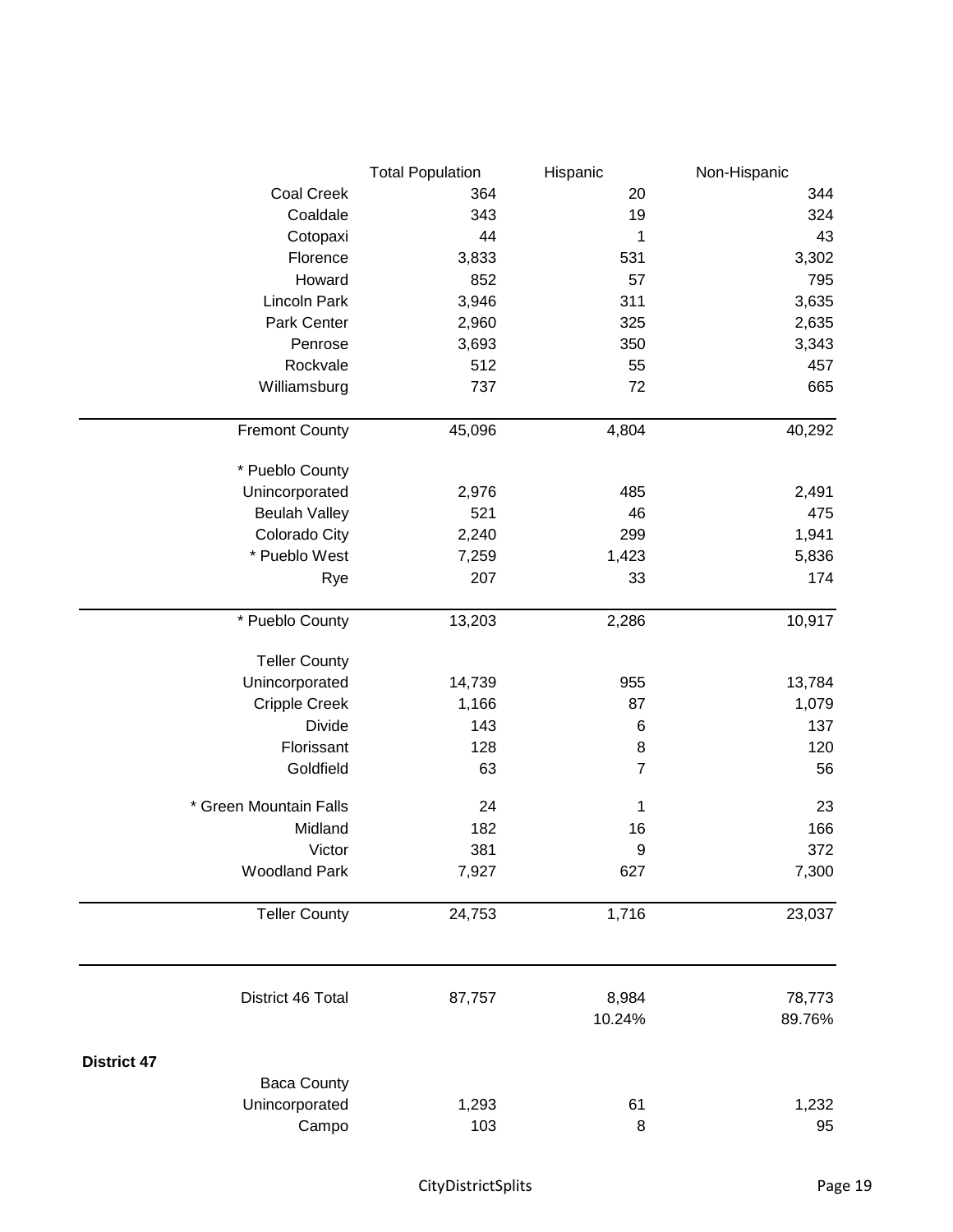|                       | <b>Total Population</b> | Hispanic        | Non-Hispanic |
|-----------------------|-------------------------|-----------------|--------------|
| Pritchett             | 112                     | 10              | 102          |
| Springfield           | 1,330                   | 158             | 1,172        |
| <b>Two Buttes</b>     | 34                      | $\mathbf{2}$    | 32           |
| Vilas                 | 98                      | 19              | 79           |
| Walsh                 | 543                     | 88              | 455          |
| <b>Baca County</b>    | 3,513                   | 346             | 3,167        |
| <b>Bent County</b>    |                         |                 |              |
| Unincorporated        | 1,891                   | 336             | 1,555        |
| Hasty                 | 182                     | 45              | 137          |
| Las Animas            | 2,317                   | 934             | 1,383        |
| McClave               | 130                     | 38              | 92           |
| <b>Bent County</b>    | 4,520                   | 1,353           | 3,167        |
| <b>Crowley County</b> |                         |                 |              |
| Unincorporated        | 1,794                   | 367             | 1,427        |
| Crowley               | 166                     | 57              | 109          |
| <b>Olney Springs</b>  | 315                     | 70              | 245          |
| Ordway                | 1,067                   | 327             | 740          |
| <b>Sugar City</b>     | 261                     | 51              | 210          |
| <b>Crowley County</b> | 3,603                   | 872             | 2,731        |
| Kiowa County          |                         |                 |              |
| Unincorporated        | 610                     | 42              | 568          |
| <b>Brandon</b>        | 21                      | 1               | 20           |
| Eads                  | 673                     | 55              | 618          |
| Haswell               | 71                      | 3               | 68           |
| Sheridan Lake         | 55                      | 3               | 52           |
| Towner                | 18                      | $\Omega$        | 18           |
| Kiowa County          | 1,448                   | 104             | 1,344        |
| Las Animas County     |                         |                 |              |
| Unincorporated        | 4,394                   | 1,073           | 3,321        |
| Aguilar               | 457                     | 215             | 242          |
| <b>Branson</b>        | 57                      | 8               | 49           |
| Cokedale              | 127                     | 25              | 102          |
| El Moro               | 216                     | 57              | 159          |
| Hoehne                | 80                      | 36              | 44           |
| Jansen                | 101                     | 46              | 55           |
| Kim                   | 63                      | 18              | 45           |
| Lynn                  | 11                      | $6\phantom{1}6$ | $\,$ 5 $\,$  |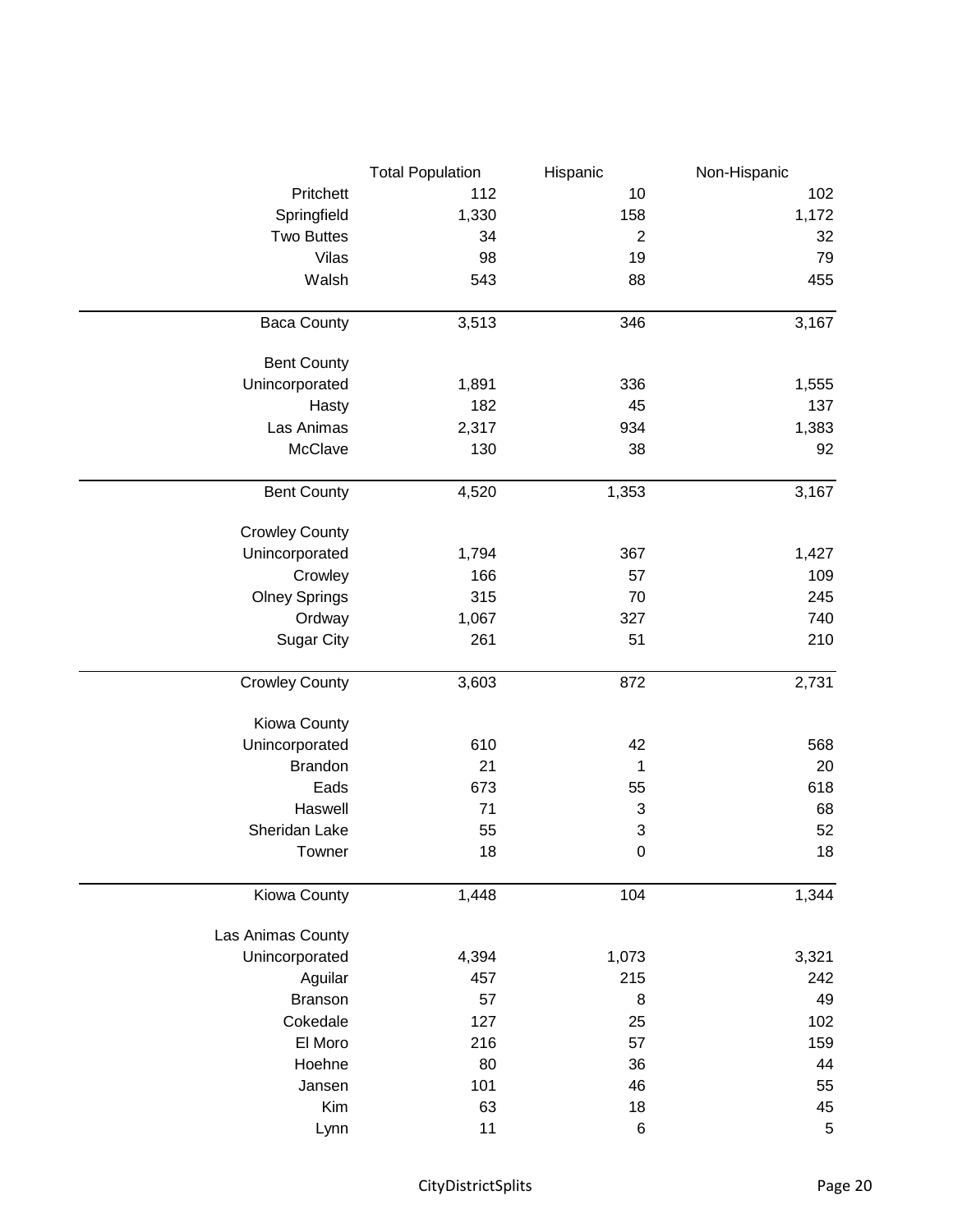|                       | <b>Total Population</b> | Hispanic         | Non-Hispanic     |
|-----------------------|-------------------------|------------------|------------------|
| Segundo               | 100                     | 32               | 68               |
| Starkville            | 62                      | 28               | 34               |
| Stonewall Gap         | 66                      | 4                | 62               |
| Trinidad              | 8,368                   | 3,892            | 4,476            |
| Valdez                | 46                      | 34               | 12               |
| Weston                | 53                      | 33               | 20               |
| Las Animas County     | 14,201                  | 5,507            | 8,694            |
| Otero County          |                         |                  |                  |
| Unincorporated        | 4,461                   | 1,097            | 3,364            |
| Cheraw                | 238                     | 60               | 178              |
| Fowler                | 1,257                   | 234              | 1,023            |
| La Junta              | 7,357                   | 3,632            | 3,725            |
| La Junta Gardens      | 124                     | 42               | 82               |
| Manzanola             | 343                     | 150              | 193              |
| North La Junta        | 484                     | 156              | 328              |
| Rocky Ford            | 3,893                   | 2,217            | 1,676            |
| Swink                 | 609                     | 153              | 456              |
| Otero County          | 18,766                  | 7,741            | 11,025           |
| <b>Prowers County</b> |                         |                  |                  |
| Unincorporated        | 2,540                   | 545              | 1,995            |
| Granada               | 446                     | 315              | 131              |
| Hartman               | 57                      | 21               | 36               |
| Holly                 | 837                     | 422              | 415              |
| Lamar                 | 7,729                   | 3,287            | 4,442            |
| Wiley                 | 438                     | 113              | 325              |
| <b>Prowers County</b> | 12,047                  | 4,703            | 7,344            |
| * Pueblo County       |                         |                  |                  |
| Unincorporated        | 2,529                   | 617              | 1,912            |
| Avondale              | 597                     | 379              | 218              |
| Boone                 | 307                     | 123              | 184              |
| * Pueblo West         | 25,875                  | 7,013            | 18,862           |
| * Pueblo County       | 29,308                  | 8,132            | 21,176           |
| District 47 Total     | 87,406                  | 28,758<br>32.90% | 58,648<br>67.10% |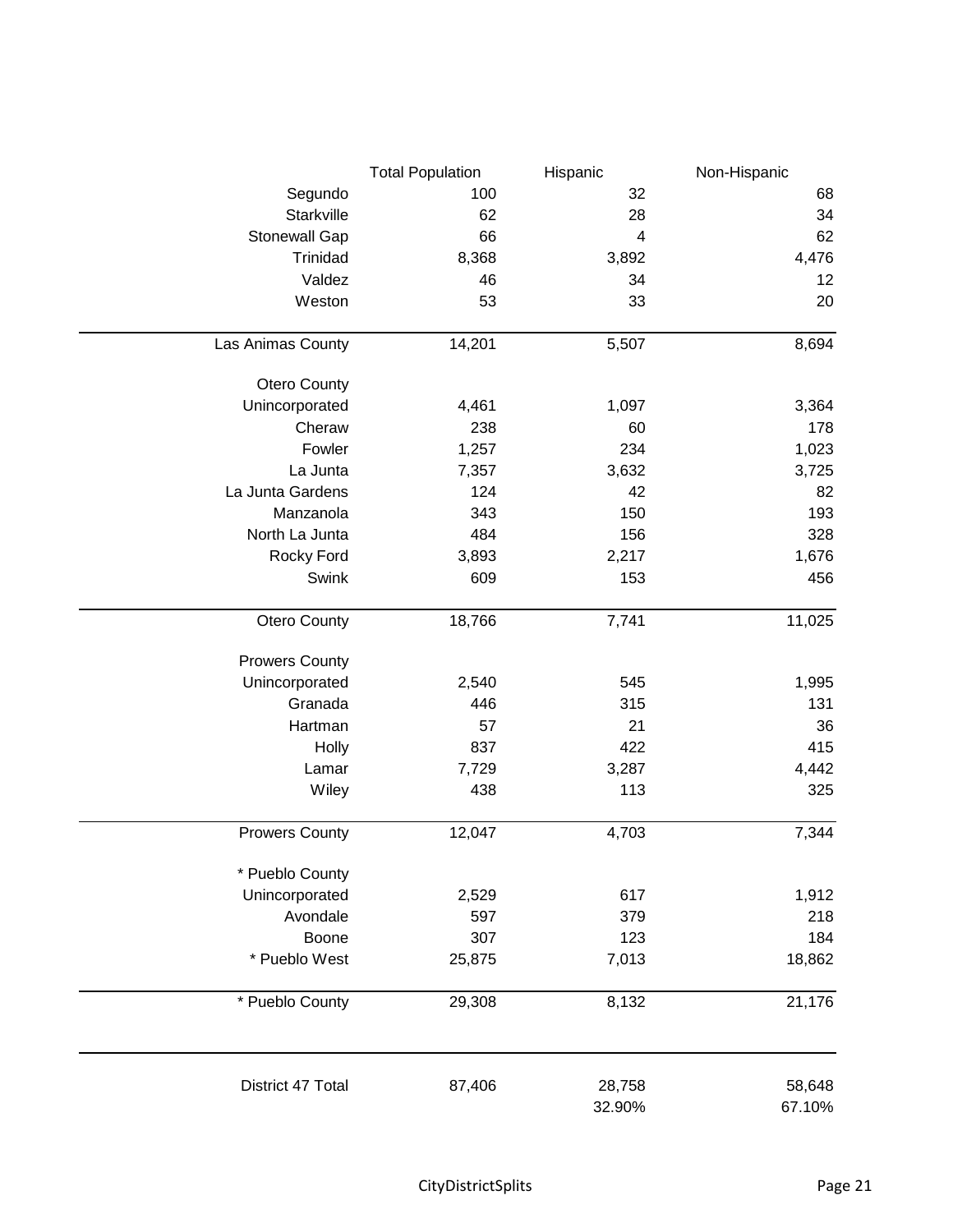|                              | <b>Total Population</b> | Hispanic         | Non-Hispanic     |
|------------------------------|-------------------------|------------------|------------------|
| <b>District 48</b>           |                         |                  |                  |
| * Adams County               |                         |                  |                  |
| Unincorporated               | 3,529                   | 940              | 2,589            |
| * Brighton                   | 39,844                  | 17,018           | 22,826           |
| Lochbuie                     | 1                       | 1                | 0                |
| <b>Todd Creek</b>            | 5,031                   | 777              | 4,254            |
| * Adams County               | 48,405                  | 18,736           | 29,669           |
| * Weld County                |                         |                  |                  |
| Unincorporated               | 12,328                  | 3,236            | 9,092            |
| <b>Aristocrat Ranchettes</b> | 1,718                   | 1,014            | 704              |
| <b>Brighton</b>              | 365                     | 96               | 269              |
| Fort Lupton                  | 7,991                   | 4,417            | 3,574            |
| Gilcrest                     | 1,034                   | 542              | 492              |
| Hudson                       | 1,655                   | 551              | 1,104            |
| Keenesburg                   | 1,253                   | 165              | 1,088            |
| Kersey                       | 1,496                   | 458              | 1,038            |
| La Salle                     | 2,368                   | 868              | 1,500            |
| Lochbuie                     | 8,102                   | 3,686            | 4,416            |
| Platteville                  | 2,962                   | 1,283            | 1,679            |
| * Weld County                | 41,272                  | 16,316           | 24,956           |
| District 48 Total            | 89,677                  | 35,052<br>39.09% | 54,625<br>60.91% |
| <b>District 49</b>           |                         |                  |                  |
| Jackson County               |                         |                  |                  |
| Unincorporated               | 773                     | 33               | 740              |
| Walden                       | 608                     | 105              | 503              |
| Jackson County               | 1,381                   | 138              | 1,243            |
| * Larimer County             |                         |                  |                  |
| Unincorporated               | 41,260                  | 4,186            | 37,074           |
| * Berthoud                   | 10,082                  | 1,085            | 8,997            |
| <b>Estes Park</b>            | 5,909                   | 906              | 5,003            |
| Laporte                      | 2,416                   | 246              | 2,170            |
| <b>Red Feather Lakes</b>     | 427                     | 17               | 410              |
| * Timnath                    | 6,484                   | 538              | 5,946            |
| Wellington                   | 11,051                  | 1,671            | 9,380            |
| * Windsor                    | 7,721                   | 453              | 7,268            |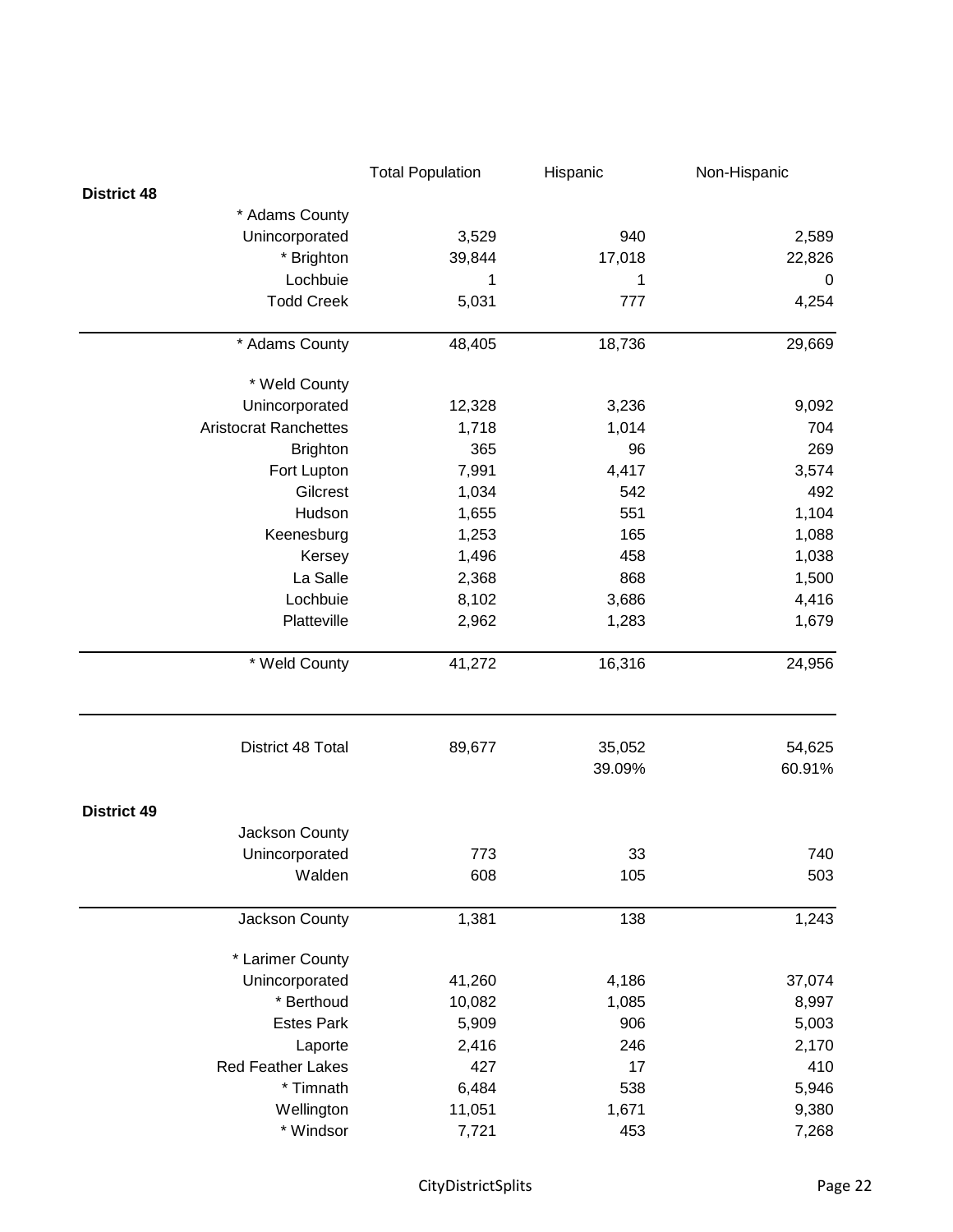|                    |                   | <b>Total Population</b> | Hispanic        | Non-Hispanic     |
|--------------------|-------------------|-------------------------|-----------------|------------------|
|                    | * Larimer County  | 85,350                  | 9,102           | 76,248           |
|                    | District 49 Total | 86,731                  | 9,240<br>10.65% | 77,491<br>89.35% |
| <b>District 50</b> |                   |                         |                 |                  |
|                    | * Weld County     |                         |                 |                  |
|                    | Unincorporated    | 4,297                   | 1,984           | 2,313            |
|                    | Evans             | 22,237                  | 10,349          | 11,888           |
|                    | Garden City       | 260                     | 184             | 76               |
|                    | * Greeley         | 61,138                  | 30,858          | 30,280           |
|                    | * Weld County     | 87,932                  | 43,375          | 44,557           |
|                    | District 50 Total | 87,932                  | 43,375          | 44,557           |
|                    |                   |                         | 49.33%          | 50.67%           |
| <b>District 51</b> |                   |                         |                 |                  |
|                    | * Larimer County  |                         |                 |                  |
|                    | Unincorporated    | 10,915                  | 1,407           | 9,508            |
|                    | Loveland          | 76,526                  | 9,949           | 66,577           |
|                    | * Larimer County  | 87,441                  | 11,356          | 76,085           |
|                    | District 51 Total | 87,441                  | 11,356          | 76,085           |
|                    |                   |                         | 12.99%          | 87.01%           |
| <b>District 52</b> |                   |                         |                 |                  |
|                    | * Larimer County  |                         |                 |                  |
|                    | Unincorporated    | 2,851                   | 446             | 2,405            |
|                    | * Fort Collins    | 88,151                  | 10,025          | 78,126           |
|                    | * Larimer County  | 91,002                  | 10,471          | 80,531           |
|                    | District 52 Total | 91,002                  | 10,471          | 80,531           |
|                    |                   |                         | 11.51%          | 88.49%           |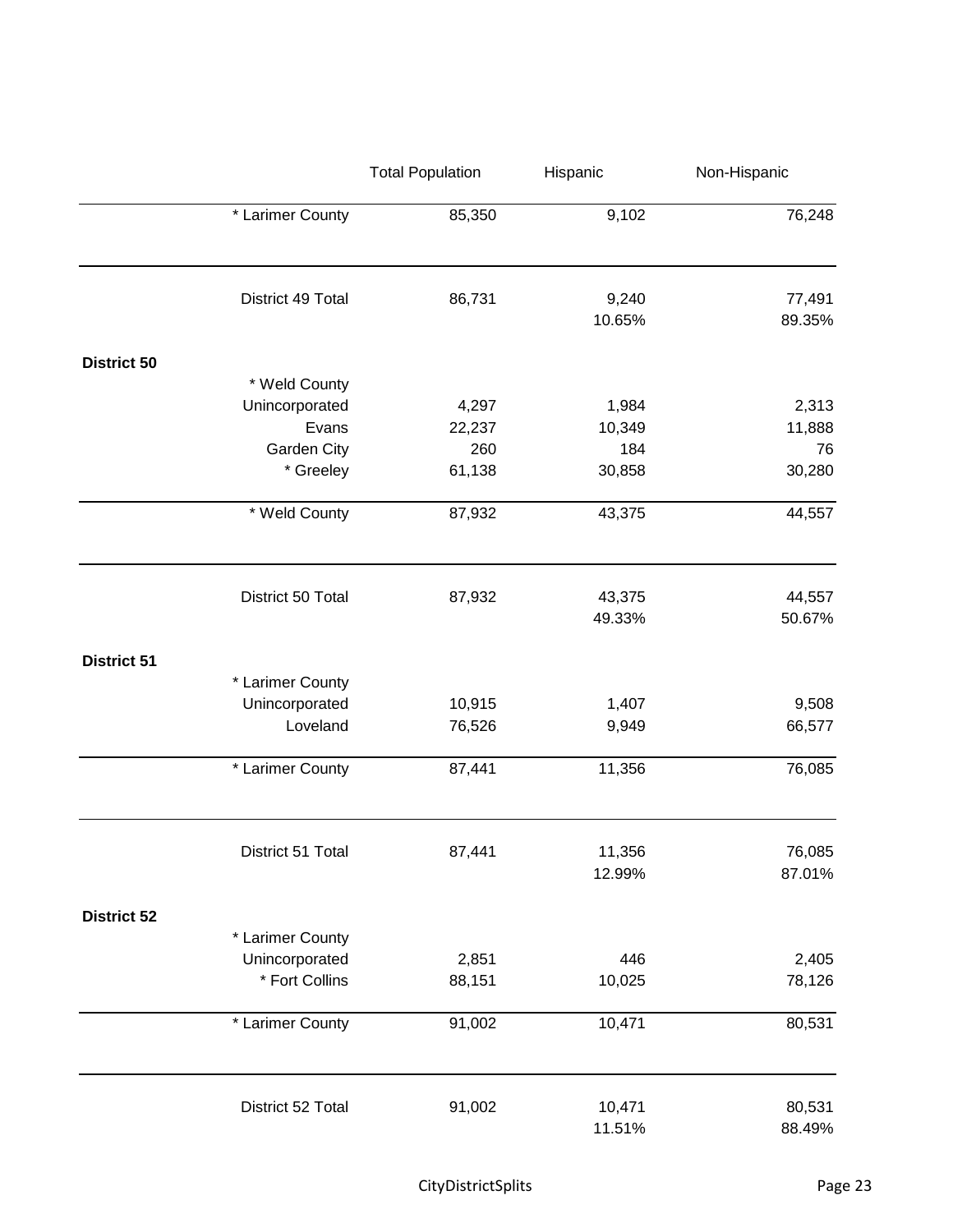|                     | <b>Total Population</b> | Hispanic | Non-Hispanic |
|---------------------|-------------------------|----------|--------------|
| <b>District 53</b>  |                         |          |              |
| * Larimer County    |                         |          |              |
| Unincorporated      | 8,838                   | 2,030    | 6,808        |
| * Fort Collins      | 81,960                  | 11,048   | 70,912       |
| * Larimer County    | 90,798                  | 13,078   | 77,720       |
|                     |                         |          |              |
| District 53 Total   | 90,798                  | 13,078   | 77,720       |
|                     |                         | 14.40%   | 85.60%       |
| <b>District 54</b>  |                         |          |              |
| * Delta County      |                         |          |              |
| Unincorporated      | 6,723                   | 576      | 6,147        |
| Cedaredge           | 2,282                   | 181      | 2,101        |
| Delta               | 9,062                   | 2,188    | 6,874        |
| <b>Orchard City</b> | 3,143                   | 310      | 2,833        |
| * Delta County      | 21,210                  | 3,255    | 17,955       |
| * Mesa County       |                         |          |              |
| Unincorporated      | 18,505                  | 1,440    | 17,065       |
| Clifton             | 20,533                  | 4,958    | 15,575       |
| Collbran            | 369                     | 27       | 342          |
| De Beque            | 494                     | 47       | 447          |
| Fruita              | 13,427                  | 1,590    | 11,837       |
| Fruitvale           | 8,291                   | 1,187    | 7,104        |
| * Grand Junction    | 3,256                   | 733      | 2,523        |
| Loma                | 1,315                   | 66       | 1,249        |
| Palisade            | 2,570                   | 304      | 2,266        |
| * Mesa County       | 68,760                  | 10,352   | 58,408       |
| District 54 Total   | 89,970                  | 13,607   | 76,363       |
|                     |                         | 15.12%   | 84.88%       |
| <b>District 55</b>  |                         |          |              |
| * Mesa County       |                         |          |              |
| Unincorporated      | 9,175                   | 1,848    | 7,327        |
| * Grand Junction    | 62,626                  | 9,650    | 52,976       |
| <b>Orchard Mesa</b> | 6,717                   | 911      | 5,806        |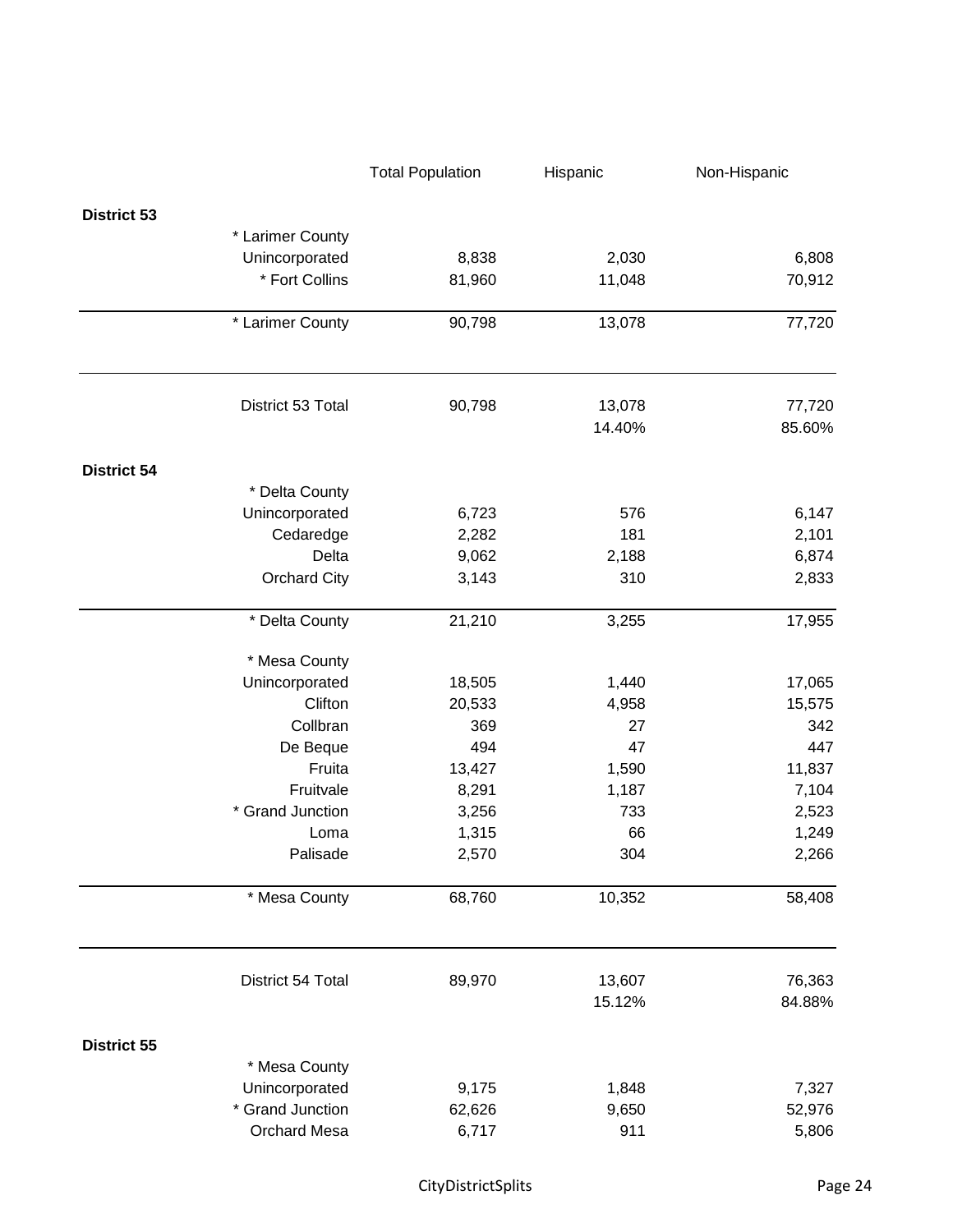|                    |                        | <b>Total Population</b> | Hispanic | Non-Hispanic |
|--------------------|------------------------|-------------------------|----------|--------------|
|                    | Redlands               | 9,080                   | 643      | 8,437        |
|                    | * Mesa County          | 87,598                  | 13,052   | 74,546       |
|                    |                        |                         |          |              |
|                    | District 55 Total      | 87,598                  | 13,052   | 74,546       |
|                    |                        |                         | 14.90%   | 85.10%       |
| <b>District 56</b> |                        |                         |          |              |
|                    | * Adams County         |                         |          |              |
|                    | Unincorporated         | 8,259                   | 1,710    | 6,549        |
|                    | * Aurora               | 3,898                   | 1,215    | 2,683        |
|                    | <b>Bennett</b>         | 2,447                   | 499      | 1,948        |
|                    | Strasburg              | 2,040                   | 341      | 1,699        |
|                    | Watkins                | 88                      | 29       | 59           |
|                    | * Adams County         | 16,732                  | 3,794    | 12,938       |
|                    | * Arapahoe County      |                         |          |              |
|                    | Unincorporated         | 3,051                   | 541      | 2,510        |
|                    | Aetna Estates          | 1,502                   | 1,150    | 352          |
|                    | <b>Bennett</b>         | 419                     | 56       | 363          |
|                    | <b>Brick Center</b>    | 105                     | 19       | 86           |
|                    | <b>Byers</b>           | 1,326                   | 123      | 1,203        |
|                    | <b>Comanche Creek</b>  | 442                     | 65       | 377          |
|                    | Deer Trail             | 1,069                   | 271      | 798          |
|                    | Peoria                 | 153                     | 37       | 116          |
|                    | Strasburg              | 1,272                   | 220      | 1,052        |
|                    | Watkins                | 594                     | 86       | 508          |
|                    | * Arapahoe County      | 9,933                   | 2,568    | 7,365        |
|                    | <b>Cheyenne County</b> |                         |          |              |
|                    | Unincorporated         | 634                     | 50       | 584          |
|                    |                        |                         |          |              |
|                    | Arapahoe               | 102                     | 9        | 93           |
|                    | Cheyenne Wells         | 763                     | 97       | 666          |
|                    | <b>Kit Carson</b>      | 255                     | 50       | 205          |
|                    | <b>Cheyenne County</b> | 1,754                   | 206      | 1,548        |
|                    | <b>Elbert County</b>   |                         |          |              |
|                    | Unincorporated         | 19,477                  | 1,511    | 17,966       |
|                    | Elbert                 | 188                     | 19       | 169          |
|                    | Elizabeth              | 1,677                   | 184      | 1,493        |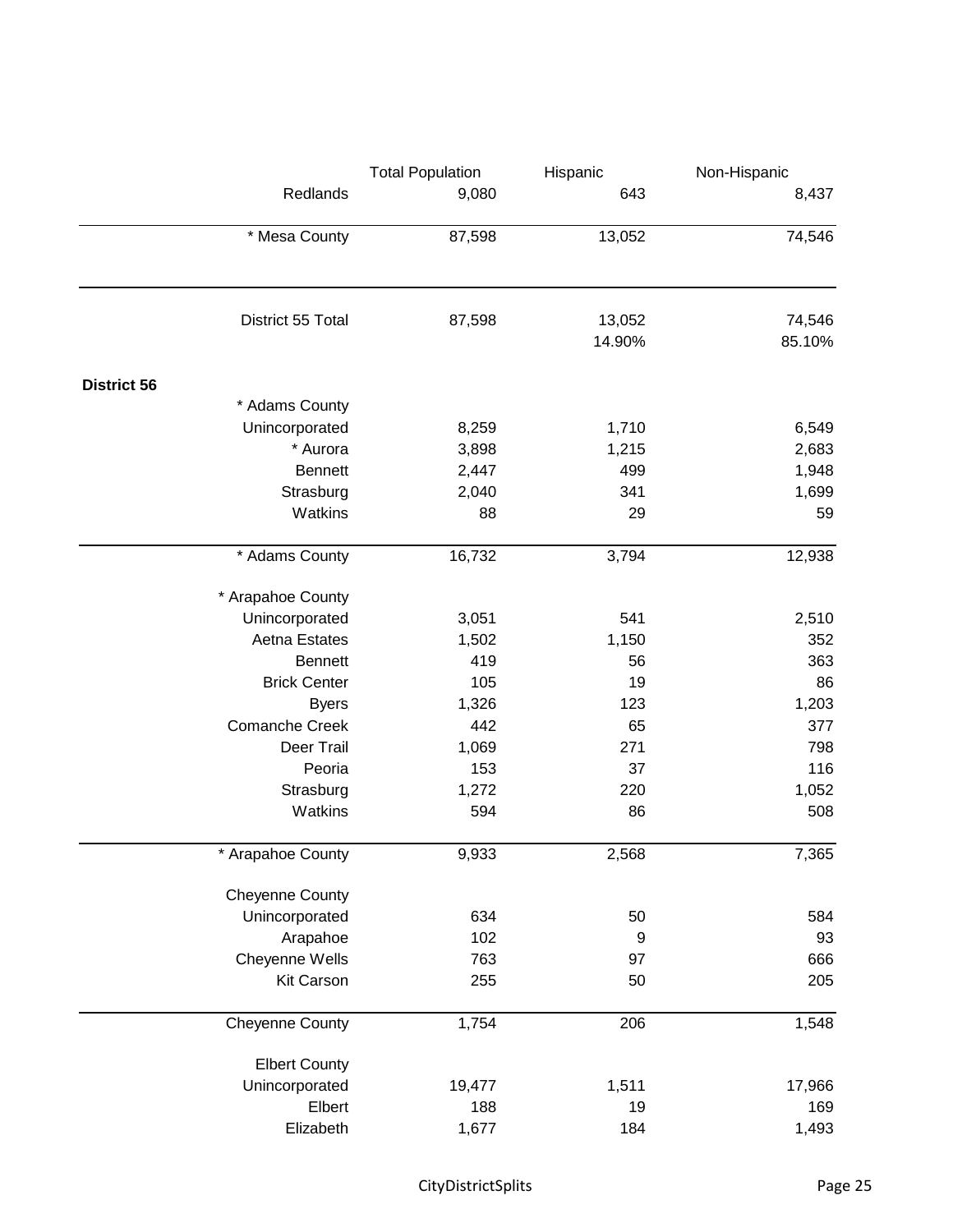|                       | <b>Total Population</b> | Hispanic        | Non-Hispanic |
|-----------------------|-------------------------|-----------------|--------------|
| Kiowa                 | 727                     | 54              | 673          |
| Matheson              | 79                      | 3               | 76           |
| Ponderosa Park        | 3,336                   | 247             | 3,089        |
| Simla                 | 603                     | 49              | 554          |
|                       |                         |                 |              |
| <b>Elbert County</b>  | 26,087                  | 2,067           | 24,020       |
| * El Paso County      |                         |                 |              |
| Unincorporated        | 17,833                  | 1,904           | 15,929       |
| Calhan                | 763                     | 46              | 717          |
| Ellicott              | 1,253                   | 486             | 767          |
| Peyton                | 214                     | 21              | 193          |
| Ramah                 | 111                     | $\overline{4}$  | 107          |
| * El Paso County      | 20,174                  | 2,461           | 17,713       |
| Kit Carson County     |                         |                 |              |
| Unincorporated        | 2,243                   | 252             | 1,991        |
| <b>Bethune</b>        | 183                     | 56              | 127          |
| Burlington            | 3,180                   | 954             | 2,226        |
| Flagler               | 568                     | 30              | 538          |
| Seibert               | 172                     | 16              | 156          |
| Stratton              | 658                     | 100             | 558          |
| Vona                  | 95                      | $\overline{7}$  | 88           |
| Kit Carson County     | 7,099                   | 1,415           | 5,684        |
| <b>Lincoln County</b> |                         |                 |              |
| Unincorporated        | 1,773                   | 158             | 1,615        |
| Arriba                | 202                     | $\overline{2}$  | 200          |
| Genoa                 | 153                     | $6\phantom{1}6$ | 147          |
| Hugo                  | 791                     | 34              | 757          |
| Limon                 | 2,054                   | 325             | 1,729        |
| <b>Lincoln County</b> | 4,973                   | 525             | 4,448        |
|                       |                         |                 |              |
| District 56 Total     | 86,752                  | 13,036          | 73,716       |
|                       |                         | 15.03%          | 84.97%       |
| <b>District 57</b>    |                         |                 |              |
| * Eagle County        |                         |                 |              |
| Unincorporated        | 1,567                   | 539             | 1,028        |
| <b>Basalt</b>         | 2,918                   | 486             | 2,432        |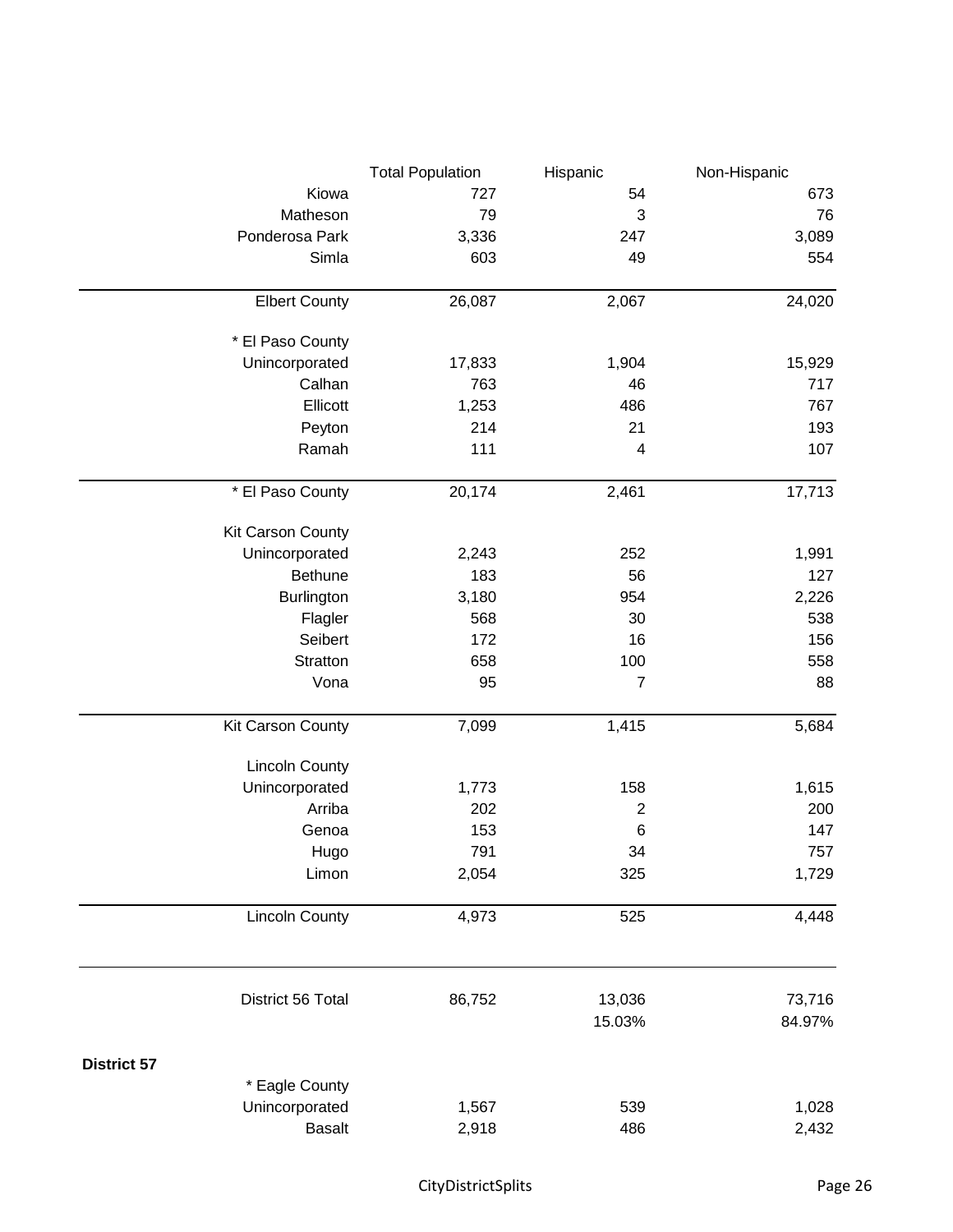|                         | <b>Total Population</b> | Hispanic    | Non-Hispanic   |
|-------------------------|-------------------------|-------------|----------------|
| * Dotsero               | 793                     | 508         | 285            |
| El Jebel                | 4,133                   | 1,736       | 2,397          |
| * Eagle County          | 9,411                   | 3,269       | 6,142          |
| <b>Garfield County</b>  |                         |             |                |
| Unincorporated          | 17,813                  | 4,690       | 13,123         |
| <b>Battlement Mesa</b>  | 5,445                   | 1,405       | 4,040          |
| Carbonate               | $\pmb{0}$               | $\pmb{0}$   | $\mathbf 0$    |
| Carbondale              | 6,438                   | 1,968       | 4,470          |
| Catherine               | 235                     | 20          | 215            |
| <b>Cattle Creek</b>     | 662                     | 401         | 261            |
| Chacra                  | 332                     | 56          | 276            |
| <b>Glenwood Springs</b> | 9,974                   | 3,539       | 6,435          |
| Mulford                 | 259                     | 24          | 235            |
| New Castle              | 4,931                   | 1,459       | 3,472          |
| No Name                 | 118                     | 18          | 100            |
| Parachute               | 1,397                   | 330         | 1,067          |
| Rifle                   | 10,452                  | 4,251       | 6,201          |
| Silt                    | 3,538                   | 1,375       | 2,163          |
|                         |                         |             |                |
| <b>Garfield County</b>  | 61,594                  | 19,536      | 42,058         |
| <b>Pitkin County</b>    |                         |             |                |
| Unincorporated          | 5,769                   | 651         | 5,118          |
| Aspen                   | 7,007                   | 767         | 6,240          |
| <b>Basalt</b>           | 1,067                   | 177         | 890            |
| Norrie                  | 7                       | $\mathbf 0$ | $\overline{7}$ |
| Redstone                | 127                     | 9           | 118            |
| Snowmass Village        | 3,096                   | 261         | 2,835          |
| <b>Woody Creek</b>      | 292                     | 28          | 264            |
| <b>Pitkin County</b>    | 17,365                  | 1,893       | 15,472         |
| District 57 Total       | 88,370                  | 24,698      | 63,672         |
|                         |                         | 27.95%      | 72.05%         |
|                         |                         |             |                |
| <b>District 58</b>      |                         |             |                |
| * Delta County          |                         |             |                |
| Unincorporated          | 6,738                   | 660         | 6,078          |
| Crawford                | 403                     | 28          | 375            |
| Hotchkiss               | 876                     | 111         | 765            |
| Lazear                  | 168                     | 28          | 140            |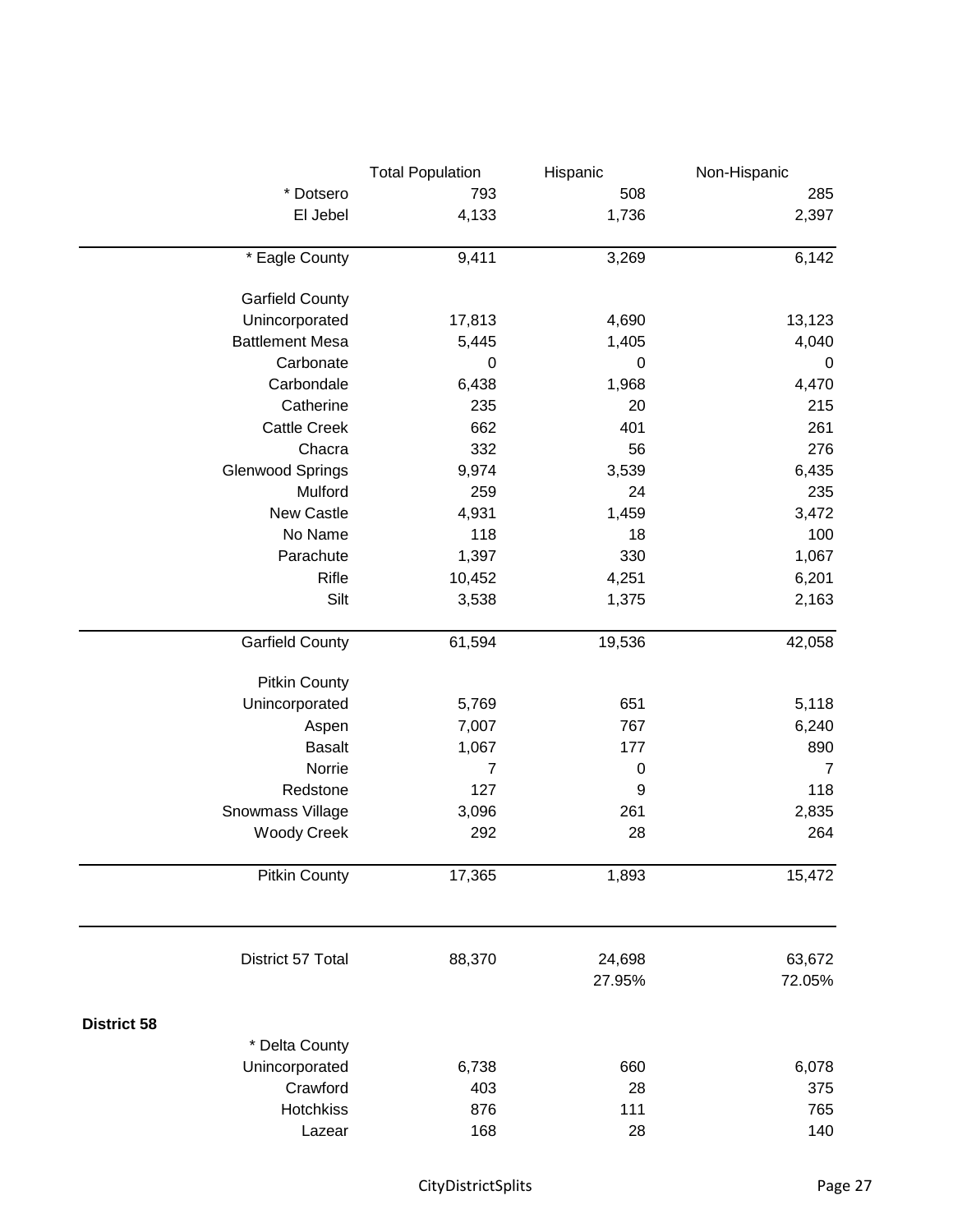|                            | <b>Total Population</b> | Hispanic    | Non-Hispanic |
|----------------------------|-------------------------|-------------|--------------|
| Paonia                     | 1,448                   | 102         | 1,346        |
| * Delta County             | 9,633                   | 929         | 8,704        |
| <b>Dolores County</b>      |                         |             |              |
| Unincorporated             | 1,404                   | 94          | 1,310        |
| Dove Creek                 | 637                     | 50          | 587          |
| Rico                       | 288                     | 33          | 255          |
| <b>Dolores County</b>      | 2,329                   | 177         | 2,152        |
| <b>Gunnison County</b>     |                         |             |              |
| Unincorporated             | 7,524                   | 475         | 7,049        |
| <b>Crested Butte</b>       | 1,639                   | 79          | 1,560        |
| Gunnison                   | 6,565                   | 988         | 5,577        |
| Marble                     | 133                     | 15          | 118          |
| <b>Mount Crested Butte</b> | 941                     | 49          | 892          |
| Pitkin                     | 72                      | $\mathbf 0$ | 72           |
| Somerset                   | 55                      | 1           | 54           |
| <b>Gunnison County</b>     | 16,929                  | 1,607       | 15,322       |
| <b>Hinsdale County</b>     |                         |             |              |
| Unincorporated             | 310                     | 10          | 300          |
| Cathedral                  | 15                      | $\mathbf 0$ | 15           |
| Lake City                  | 433                     | 17          | 416          |
| Piedra                     | 31                      | 3           | 28           |
| <b>Hinsdale County</b>     | 789                     | 30          | 759          |
| * Montezuma County         |                         |             |              |
| Unincorporated             | 4,565                   | 472         | 4,093        |
| Lewis                      | 257                     | 22          | 235          |
| * Montezuma County         | 4,822                   | 494         | 4,328        |
| Montrose County            |                         |             |              |
| Unincorporated             | 19,148                  | 3,329       | 15,819       |
| Montrose                   | 20,334                  | 4,506       | 15,828       |
| Naturita                   | 487                     | 29          | 458          |
| <b>Nucla</b>               | 585                     | 40          | 545          |
| Olathe                     | 2,023                   | 1,145       | 878          |
| Redvale                    | 173                     | 4           | 169          |
| Montrose County            | 42,750                  | 9,053       | 33,697       |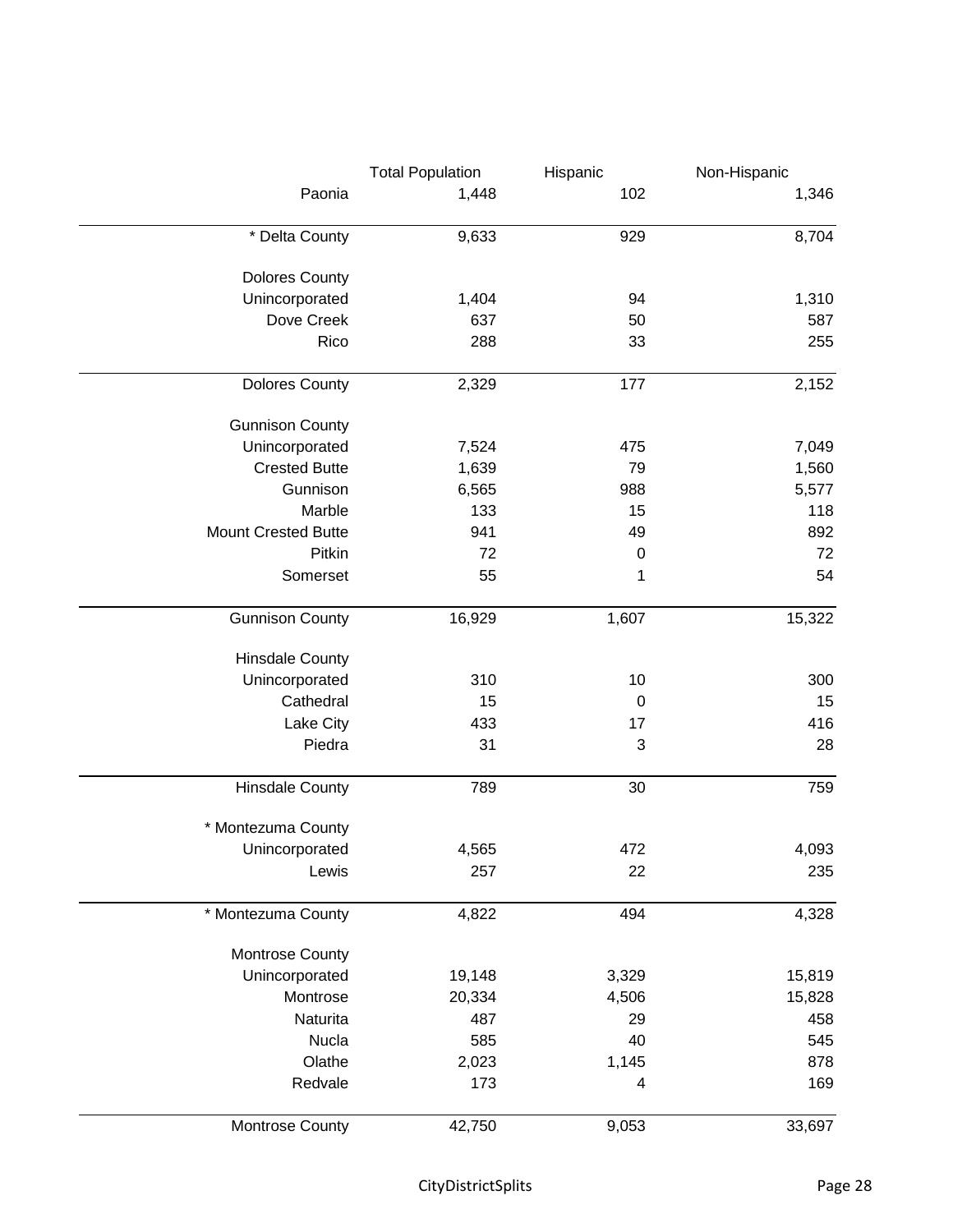|                     | <b>Total Population</b> | Hispanic         | Non-Hispanic     |
|---------------------|-------------------------|------------------|------------------|
| <b>Ouray County</b> |                         |                  |                  |
| Unincorporated      | 2,004                   | 107              | 1,897            |
| Colona              | 36                      | 4                | 32               |
| Loghill Village     | 617                     | 22               | 595              |
| Ouray               | 899                     | 75               | 824              |
| Portland            | 136                     | $6\phantom{1}6$  | 130              |
| Ridgway             | 1,185                   | 78               | 1,107            |
| <b>Ouray County</b> | 4,877                   | 292              | 4,585            |
| San Miguel County   |                         |                  |                  |
| Unincorporated      | 3,070                   | 181              | 2,889            |
| Mountain Village    | 1,264                   | 223              | 1,041            |
| Norwood             | 538                     | 108              | 430              |
| Ophir               | 197                     | 13               | 184              |
| Placerville         | 362                     | 17               | 345              |
| Sawpit              | 38                      | $\mathbf 0$      | 38               |
| Telluride           | 2,608                   | 341              | 2,267            |
| San Miguel County   | 8,077                   | 883              | 7,194            |
| District 58 Total   | 90,206                  | 13,465<br>14.93% | 76,741<br>85.07% |
| <b>District 59</b>  |                         |                  |                  |
| Archuleta County    |                         |                  |                  |
| Unincorporated      | 11,492                  | 1,560            | 9,932            |
| Arboles             | 311                     | 77               | 234              |
| Pagosa Springs      | 1,577                   | 526              | 1,051            |
| Archuleta County    | 13,380                  | 2,163            | 11,217           |
| La Plata County     |                         |                  |                  |
| Unincorporated      | 32,694                  | 3,818            | 28,876           |
| Bayfield            | 2,841                   | 464              | 2,377            |
| Durango             | 19,112                  | 2,316            | 16,796           |
| Ignacio             | 856                     | 378              | 478              |
| Marvel              | 68                      | 23               | 45               |
| Southern Ute        | 158                     | 27               | 131              |
| La Plata County     | 55,729                  | 7,026            | 48,703           |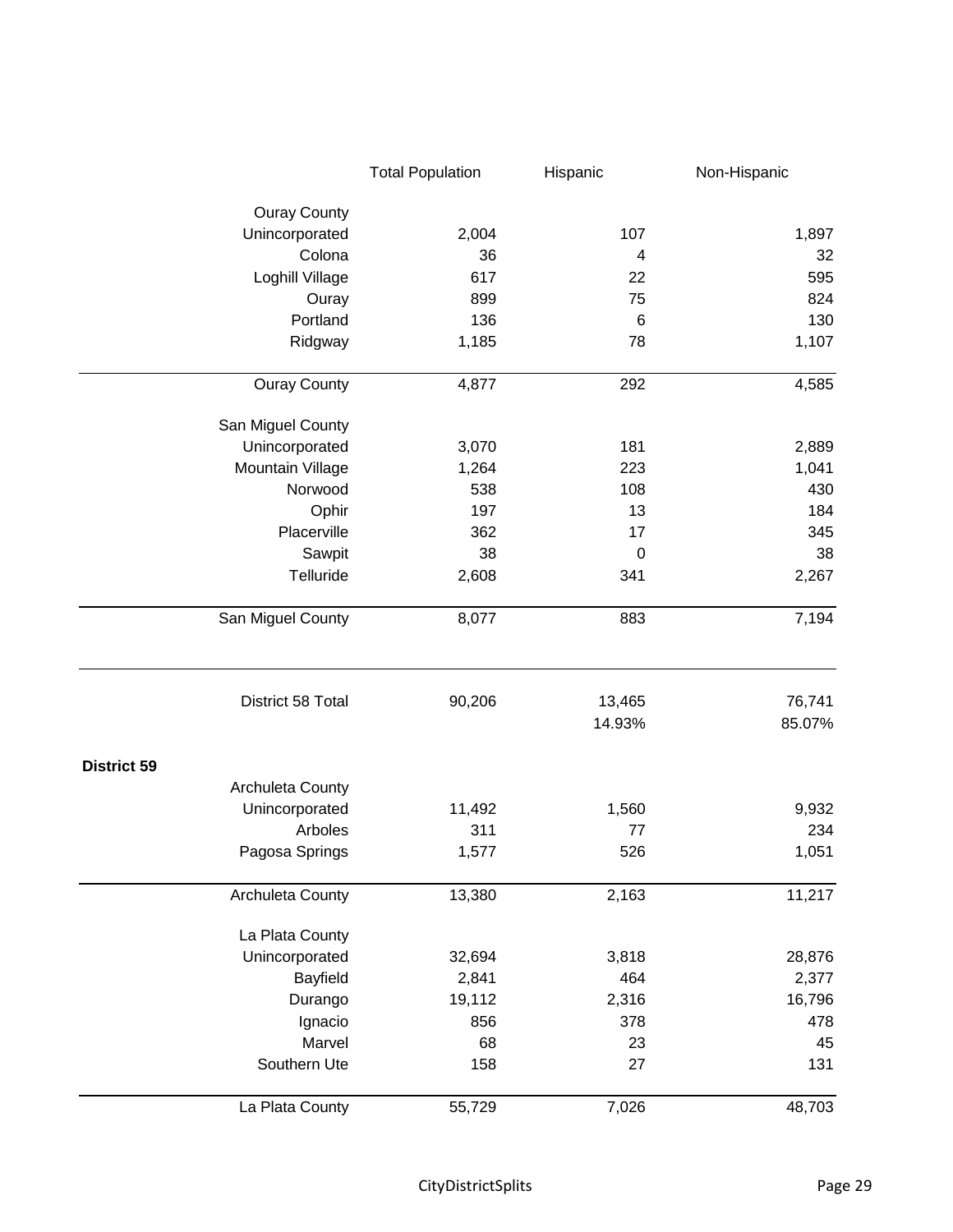|                            | <b>Total Population</b> | Hispanic       | Non-Hispanic |
|----------------------------|-------------------------|----------------|--------------|
| * Montezuma County         |                         |                |              |
| Unincorporated             | 9,079                   | 833            | 8,246        |
| Cortez                     | 8,797                   | 1,489          | 7,308        |
| Dolores                    | 888                     | 91             | 797          |
| Mancos                     | 1,199                   | 182            | 1,017        |
| Towaoc                     | 1,126                   | 31             | 1,095        |
|                            |                         |                |              |
| * Montezuma County         | 21,089                  | 2,626          | 18,463       |
| San Juan County            |                         |                |              |
| Unincorporated             | 83                      | 9              | 74           |
| Silverton                  | 622                     | 81             | 541          |
|                            |                         |                |              |
| San Juan County            | 705                     | 90             | 615          |
| District 59 Total          | 90,903                  | 11,905         | 78,998       |
|                            |                         | 13.10%         | 86.90%       |
| District 60                |                         |                |              |
| <b>Chaffee County</b>      |                         |                |              |
| Unincorporated             | 8,164                   | 549            | 7,615        |
| <b>Buena Vista</b>         | 2,855                   | 206            | 2,649        |
| Garfield                   | 27                      | 1              | 26           |
| Johnson Village            | 299                     | 23             | 276          |
| Maysville                  | 173                     | $\overline{7}$ | 166          |
| Nathrop                    | 288                     | 18             | 270          |
| Poncha Springs             | 926                     | 95             | 831          |
| Salida                     | 5,685                   | 584            | 5,101        |
| Smeltertown                | 89                      | 14             | 75           |
| <b>Chaffee County</b>      | 18,506                  | 1,497          | 17,009       |
| <b>Grand County</b>        |                         |                |              |
| Unincorporated             | 8,158                   | 588            | 7,570        |
| Fraser                     | 1,400                   | 135            | 1,265        |
| Granby                     | 2,079                   | 374            | 1,705        |
| <b>Grand Lake</b>          | 410                     | 33             | 377          |
| <b>Hot Sulphur Springs</b> | 688                     | 54             | 634          |
| Kremmling                  | 1,514                   | 281            | 1,233        |
| Parshall                   | 42                      | 8              | 34           |
| Tabernash                  | 401                     | 15             | 386          |
| <b>Winter Park</b>         | 1,034                   | 47             | 987          |
|                            |                         |                |              |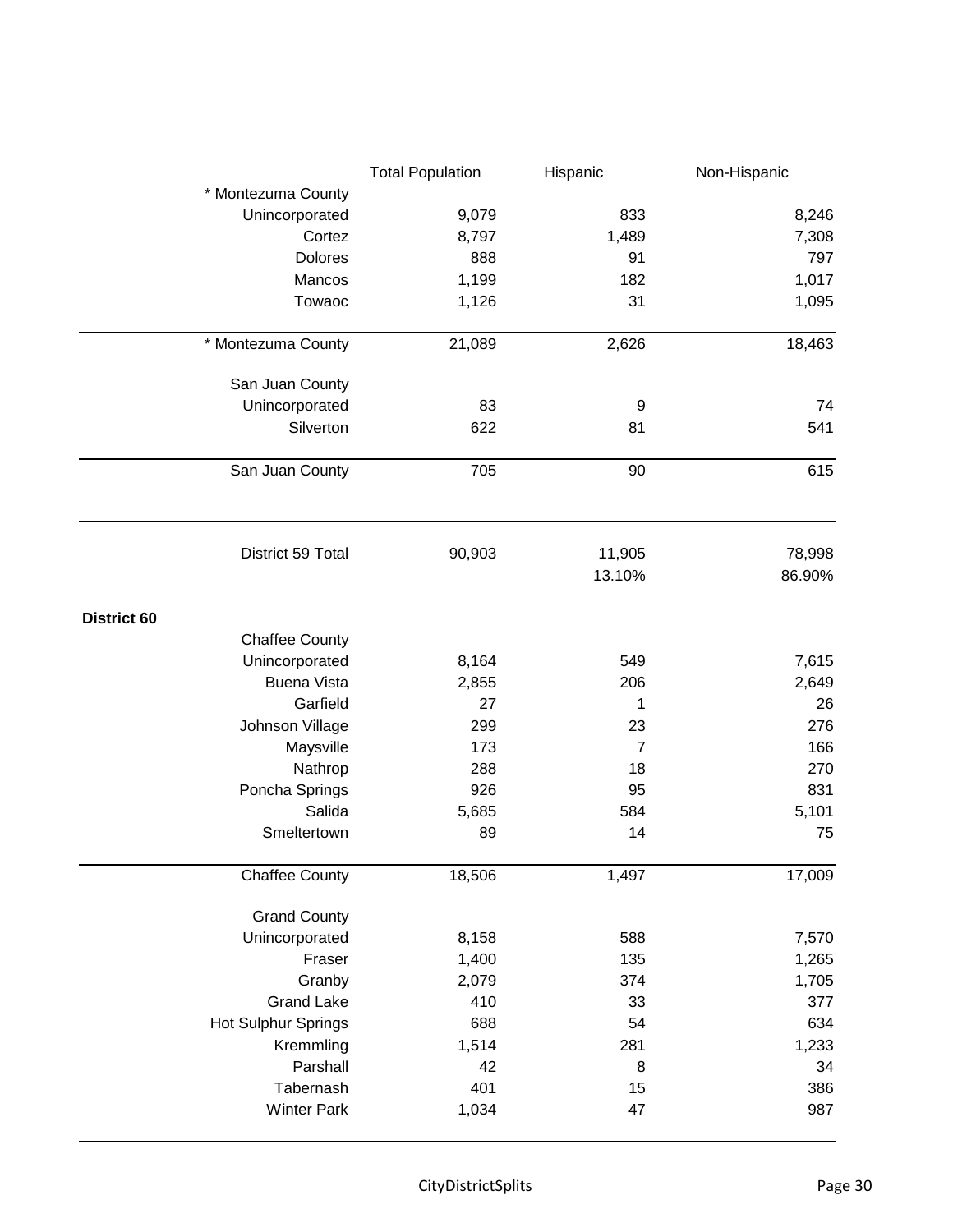|                             | <b>Total Population</b> | Hispanic         | Non-Hispanic     |
|-----------------------------|-------------------------|------------------|------------------|
| <b>Grand County</b>         | 15,726                  | 1,535            | 14,191           |
|                             |                         |                  |                  |
| Lake County                 |                         | 1,404            | 1,310            |
| Unincorporated<br>Leadville | 2,714<br>2,644          | 658              | 1,986            |
| Leadville North             | 1,896                   | 590              | 1,306            |
| <b>Twin Lakes</b>           | 204                     | 17               | 187              |
|                             |                         |                  |                  |
| Lake County                 | 7,458                   | 2,669            | 4,789            |
| Park County                 |                         |                  |                  |
| Unincorporated              | 16,230                  | 1,147            | 15,083           |
| Alma                        | 297                     | 27               | 270              |
| Fairplay                    | 726                     | 55               | 671              |
| Guffey                      | 111                     | $\sqrt{5}$       | 106              |
| Hartsel                     | 38                      | 3                | 35               |
| Park County                 | 17,402                  | 1,237            | 16,165           |
| <b>Summit County</b>        |                         |                  |                  |
| Unincorporated              | 14,567                  | 2,849            | 11,718           |
| <b>Blue River</b>           | 878                     | 36               | 842              |
| Breckenridge                | 5,080                   | 556              | 4,524            |
| Copper Mountain             | 651                     | 72               | 579              |
| Dillon                      | 1,067                   | 184              | 883              |
| Frisco                      | 2,915                   | 190              | 2,725            |
| Heeney                      | 74                      | 5                | 69               |
| Keystone                    | 1,369                   | 179              | 1,190            |
| Montezuma                   | 74                      | 4                | 70               |
| Silverthorne                | 4,412                   | 1,267            | 3,145            |
| <b>Summit County</b>        | 31,087                  | 5,342            | 25,745           |
|                             |                         |                  |                  |
| District 60 Total           | 90,179                  | 12,280<br>13.62% | 77,899<br>86.38% |
| <b>District 61</b>          |                         |                  |                  |
| * Pueblo County             |                         |                  |                  |
| Unincorporated              | 11,500                  | 3,392            | 8,108            |
| <b>Blende</b>               | 792                     | 383              | 409              |
| * Pueblo                    | 75,757                  | 33,413           | 42,344           |
| Vineland                    | 270                     | 76               | 194              |
|                             |                         |                  |                  |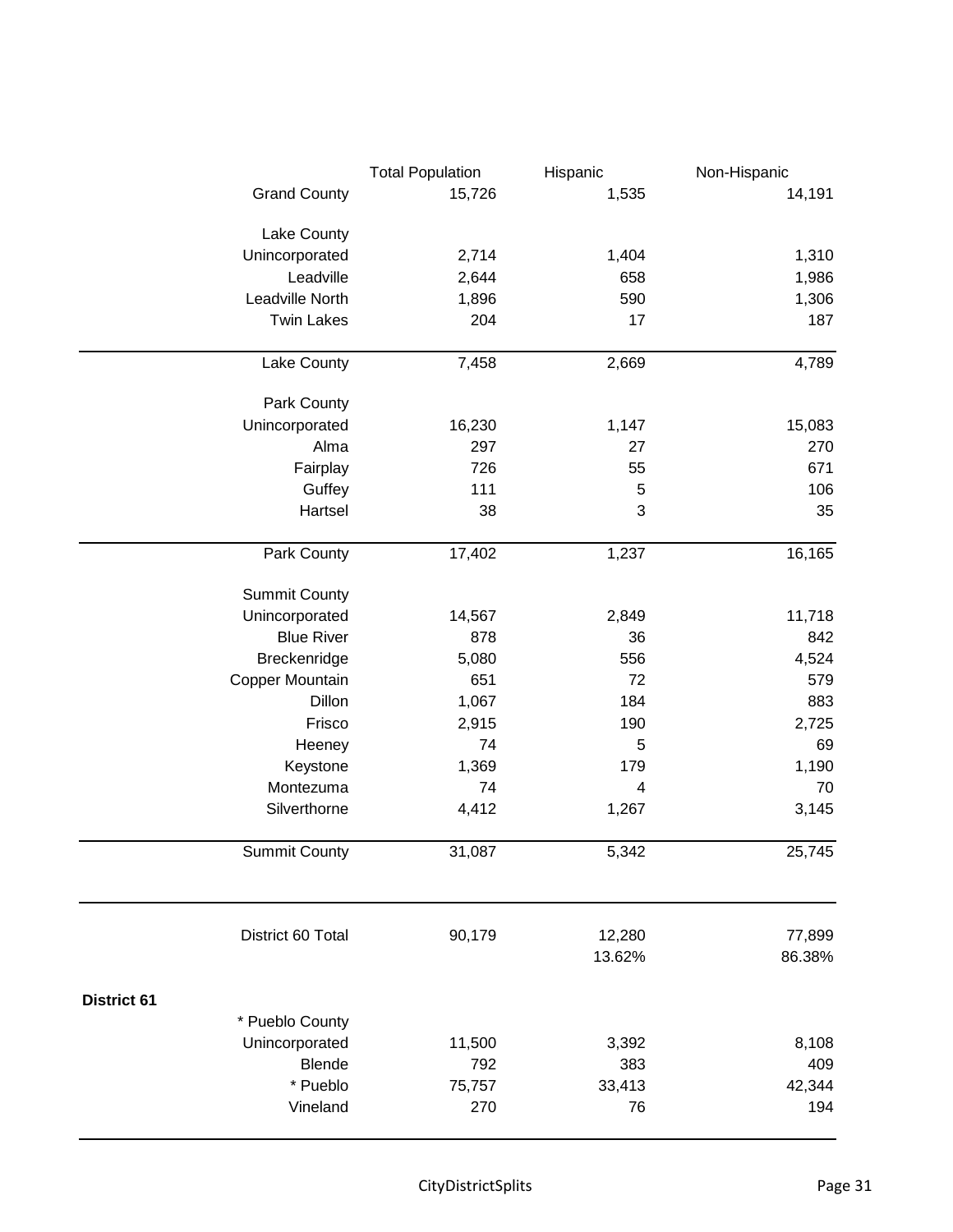|                    |                        | <b>Total Population</b> | Hispanic         | Non-Hispanic     |
|--------------------|------------------------|-------------------------|------------------|------------------|
|                    | * Pueblo County        | 88,319                  | 37,264           | 51,055           |
|                    |                        |                         |                  |                  |
|                    | District 61 Total      | 88,319                  | 37,264<br>42.19% | 51,055<br>57.81% |
| <b>District 62</b> |                        |                         |                  |                  |
|                    | Alamosa County         |                         |                  |                  |
|                    | Unincorporated         | 5,050                   | 1,706            | 3,344            |
|                    | Alamosa                | 9,877                   | 5,260            | 4,617            |
|                    | Alamosa East           | 1,463                   | 769              | 694              |
|                    | Hooper                 | 81                      | 22               | 59               |
|                    | Alamosa County         | 16,471                  | 7,757            | 8,714            |
|                    | <b>Conejos County</b>  |                         |                  |                  |
|                    | Unincorporated         | 3,786                   | 1,654            | 2,132            |
|                    | Antonito               | 649                     | 564              | 85               |
|                    | Capulin                | 136                     | 116              | 20               |
|                    | Conejos                | 46                      | 32               | 14               |
|                    | La Jara                | 737                     | 457              | 280              |
|                    | Manassa                | 951                     | 459              | 492              |
|                    | Romeo                  | 305                     | 220              | 85               |
|                    | Sanford                | 880                     | 297              | 583              |
|                    | <b>Conejos County</b>  | 7,490                   | 3,799            | 3,691            |
|                    | <b>Costilla County</b> |                         |                  |                  |
|                    | Unincorporated         | 2,066                   | 902              | 1,164            |
|                    | <b>Blanca</b>          | 323                     | 228              | 95               |
|                    | <b>Fort Garland</b>    | 465                     | 331              | 134              |
|                    | San Acacio             | 56                      | 36               | 20               |
|                    | San Luis               | 598                     | 495              | 103              |
|                    | <b>Costilla County</b> | 3,508                   | 1,992            | 1,516            |
|                    | <b>Huerfano County</b> |                         |                  |                  |
|                    | Unincorporated         | 2,807                   | 479              | 2,328            |
|                    | Gardner                | 106                     | 44               | 62               |
|                    | La Veta                | 862                     | 86               | 776              |
|                    | Walsenburg             | 3,065                   | 1,529            | 1,536            |
|                    | Huerfano County        | 6,840                   | 2,138            | 4,702            |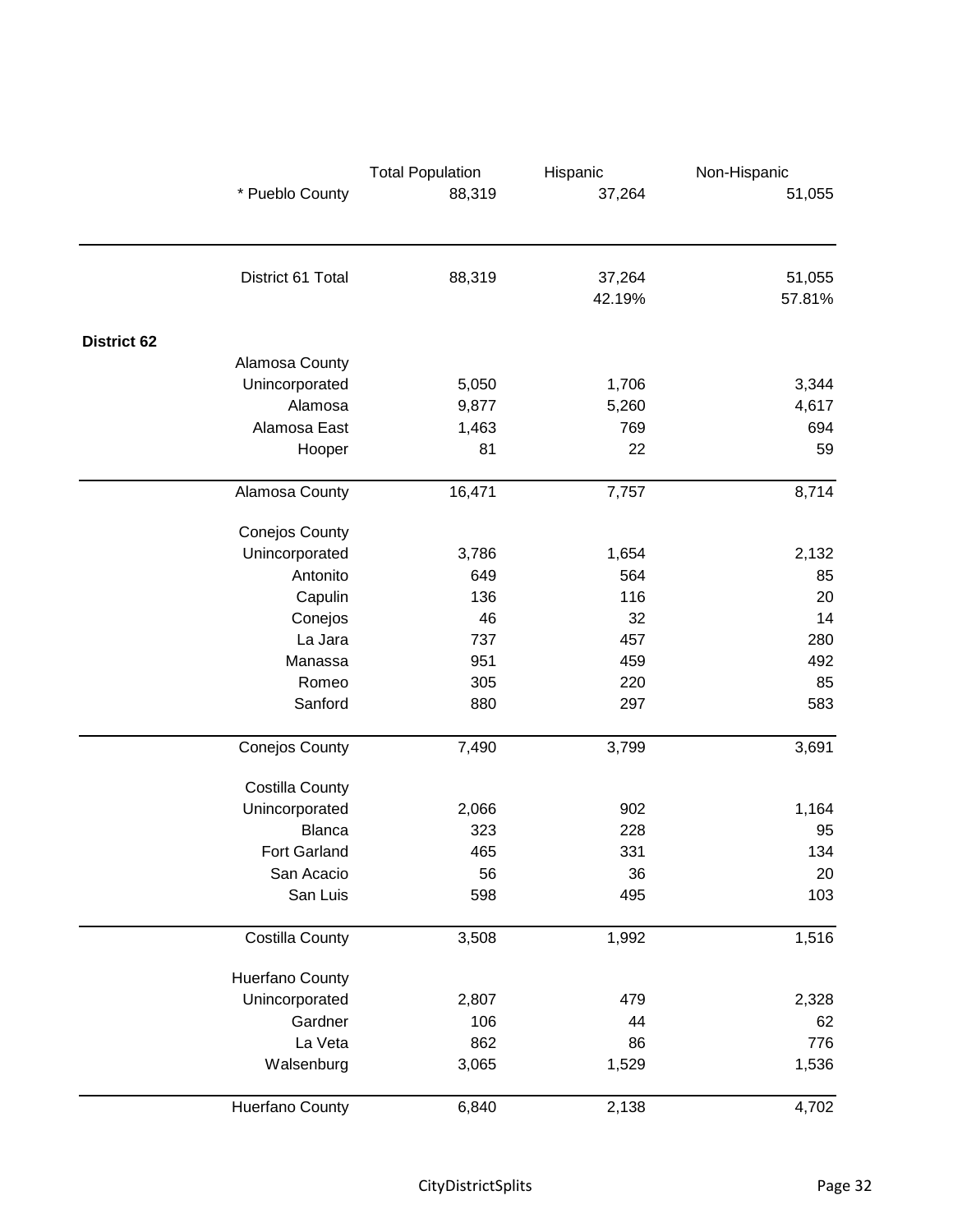|                       | <b>Total Population</b> | Hispanic | Non-Hispanic   |
|-----------------------|-------------------------|----------|----------------|
| <b>Mineral County</b> |                         |          |                |
| Unincorporated        | 608                     | 28       | 580            |
| City of Creede        | 257                     | 19       | 238            |
| <b>Mineral County</b> | 865                     | 47       | 818            |
| * Pueblo County       |                         |          |                |
| Unincorporated        | 807                     | 156      | 651            |
| * Pueblo              | 35,970                  | 21,888   | 14,082         |
| Salt Creek            | 515                     | 417      | 98             |
| * Pueblo County       | 37,292                  | 22,461   | 14,831         |
| Rio Grande County     |                         |          |                |
| Unincorporated        | 4,857                   | 1,169    | 3,688          |
| Alpine                | 169                     | 20       | 149            |
| Center                | 44                      | 40       | $\overline{4}$ |
| Del Norte             | 1,465                   | 711      | 754            |
| Gerrard               | 264                     | 22       | 242            |
| Monte Vista           | 4,273                   | 2,585    | 1,688          |
| South Fork            | 511                     | 90       | 421            |
| Rio Grande County     | 11,583                  | 4,637    | 6,946          |
| Saguache County       |                         |          |                |
| Unincorporated        | 3,681                   | 504      | 3,177          |
| Bonanza               | 17                      | 5        | 12             |
| Center                | 1,891                   | 1,699    | 192            |
| Crestone              | 141                     | 11       | 130            |
| Moffat                | 109                     | 5        | 104            |
| Saguache              | 540                     | 177      | 363            |
| Saguache County       | 6,379                   | 2,401    | 3,978          |
| District 62 Total     | 90,428                  | 45,232   | 45,196         |
|                       |                         | 50.02%   | 49.98%         |
| <b>District 63</b>    |                         |          |                |
| Logan County          |                         |          |                |
| Unincorporated        | 6,291                   | 510      | 5,781          |
| Atwood                | 138                     | 10       | 128            |
| Crook                 | 133                     | 14       | 119            |
| Fleming               | 429                     | 29       | 400            |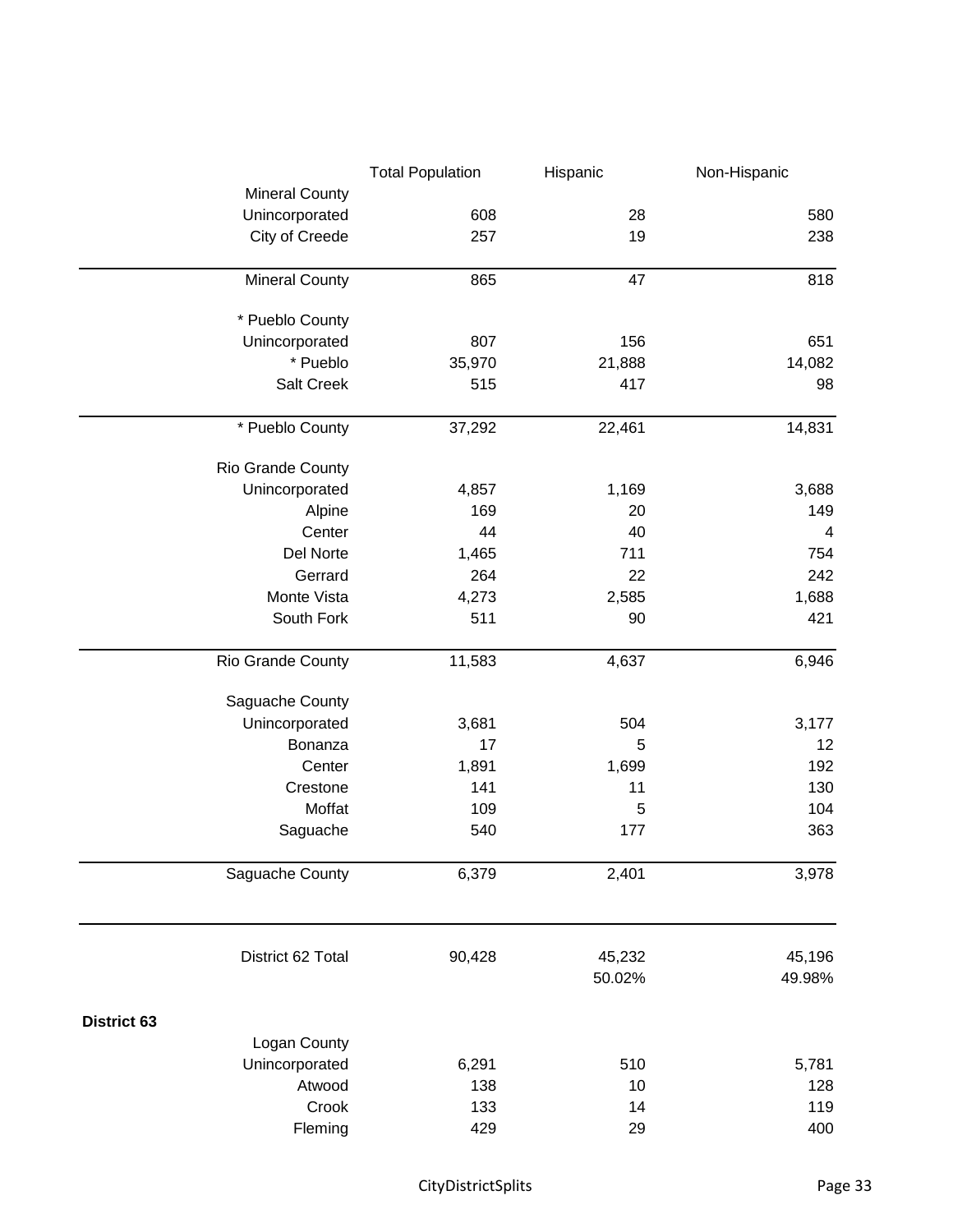|                          | <b>Total Population</b> | Hispanic | Non-Hispanic |
|--------------------------|-------------------------|----------|--------------|
| lliff                    | 246                     | 34       | 212          |
| Merino                   | 282                     | 21       | 261          |
| Padroni                  | 75                      | 13       | 62           |
| Peetz                    | 213                     | 15       | 198          |
| Sterling                 | 11,860                  | 2,262    | 9,598        |
| Logan County             | 19,667                  | 2,908    | 16,759       |
|                          |                         |          |              |
| Morgan County            |                         |          |              |
| Unincorporated           | 8,516                   | 1,809    | 6,707        |
| <b>Blue Sky</b>          | 65                      | 18       | 47           |
| <b>Brush</b>             | 5,361                   | 2,109    | 3,252        |
| Fort Morgan              | 11,636                  | 5,609    | 6,027        |
| Hillrose                 | 313                     | 54       | 259          |
| Jackson Lake             | 131                     | 6        | 125          |
| Log Lane Village         | 921                     | 530      | 391          |
| Morgan Heights           | 299                     | 43       | 256          |
| Orchard                  | 76                      | 13       | 63           |
| Saddle Ridge             | 66                      | 3        | 63           |
| Snyder                   | 136                     | 33       | 103          |
| <b>Trail Side</b>        | 157                     | 44       | 113          |
| Weldona                  | 113                     | 16       | 97           |
| Wiggins                  | 1,403                   | 323      | 1,080        |
| Morgan County            | 29,193                  | 10,610   | 18,583       |
| <b>Phillips County</b>   |                         |          |              |
| Unincorporated           | 1,106                   | 110      | 996          |
| Amherst                  | 47                      | 8        | 39           |
| Haxtun                   | 982                     | 68       | 914          |
| Holyoke                  | 2,352                   | 967      | 1,385        |
| Paoli                    | 51                      | $\,6$    | 45           |
|                          |                         |          |              |
| <b>Phillips County</b>   | 4,538                   | 1,159    | 3,379        |
| Sedgwick County          |                         |          |              |
| Unincorporated           | 654                     | 56       | 598          |
| Julesburg                | 1,311                   | 215      | 1,096        |
| Ovid                     | 271                     | 59       | 212          |
| Sedgwick                 | 172                     | 33       | 139          |
| Sedgwick County          | 2,408                   | 363      | 2,045        |
| <b>Washington County</b> |                         |          |              |
| Unincorporated           | 2,497                   | 195      | 2,302        |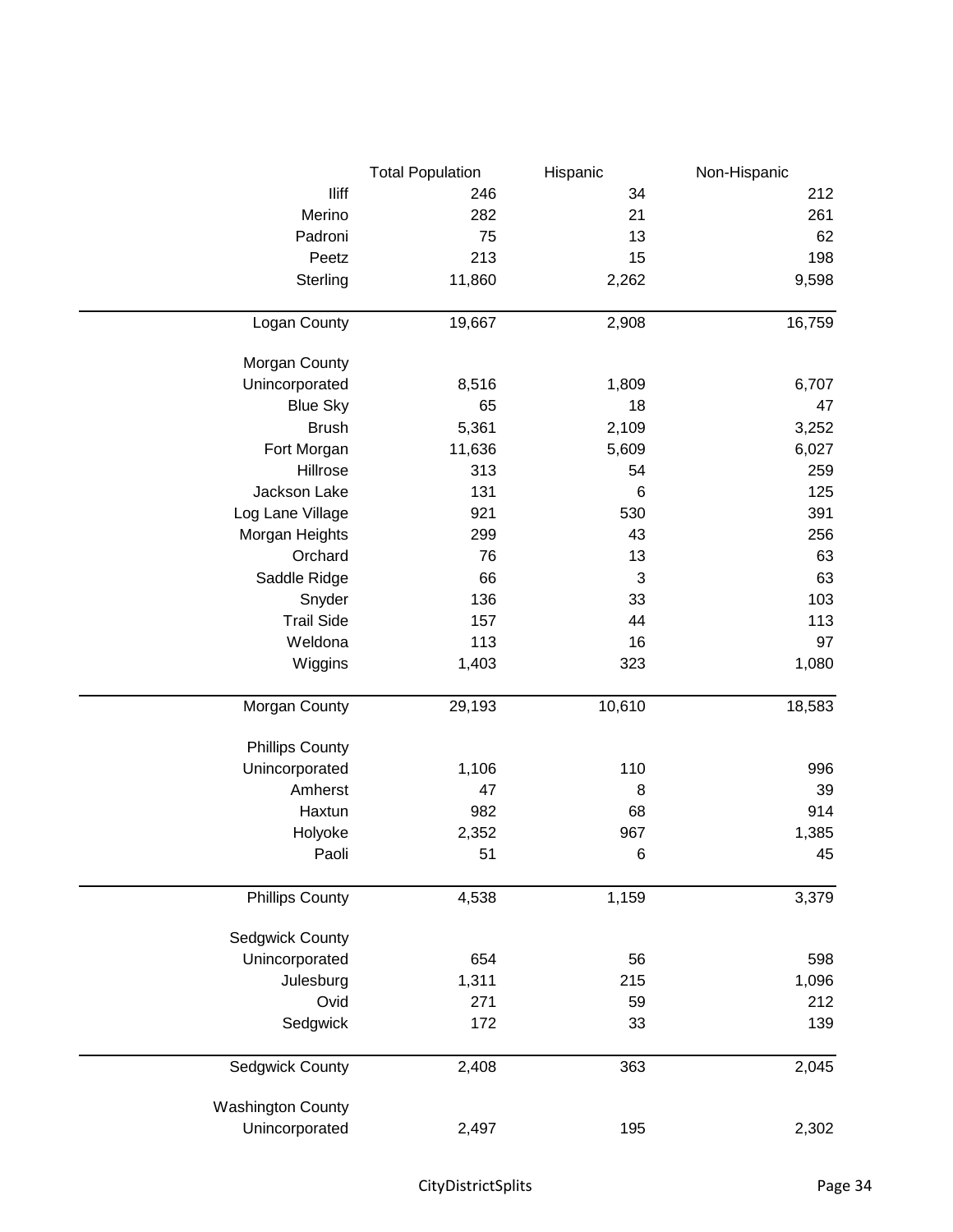|                          | <b>Total Population</b> | Hispanic                | Non-Hispanic |
|--------------------------|-------------------------|-------------------------|--------------|
| Akron                    | 1,762                   | 270                     | 1,492        |
| Cope                     | 53                      | $\overline{7}$          | 46           |
| Otis                     | 512                     | 46                      | 466          |
| <b>Washington County</b> | 4,824                   | 518                     | 4,306        |
| * Weld County            |                         |                         |              |
| Unincorporated           | 12,261                  | 2,003                   | 10,258       |
| Ault                     | 1,893                   | 510                     | 1,383        |
| <b>Briggsdale</b>        | 134                     | 1                       | 133          |
| Grover                   | 157                     | 19                      | 138          |
| Nunn                     | 506                     | 67                      | 439          |
| Pierce                   | 1,100                   | 281                     | 819          |
| Raymer (New Raymer)      | 110                     | 4                       | 106          |
| * Weld County            | 16,161                  | 2,885                   | 13,276       |
| <b>Yuma County</b>       |                         |                         |              |
| Unincorporated           | 3,622                   | 461                     | 3,161        |
| Eckley                   | 234                     | 80                      | 154          |
| Idalia                   | 97                      | 26                      | 71           |
| Joes                     | 82                      | 11                      | 71           |
| Kirk                     | 61                      | $\,6$                   | 55           |
| Laird                    | 46                      | $\sqrt{3}$              | 43           |
| Vernon                   | 38                      | $\overline{\mathbf{4}}$ | 34           |
| Wray                     | 2,363                   | 652                     | 1,711        |
| Yuma                     | 3,462                   | 1,536                   | 1,926        |
| <b>Yuma County</b>       | 10,005                  | 2,779                   | 7,226        |
| District 63 Total        | 86,796                  | 21,222                  | 65,574       |
|                          |                         | 24.45%                  | 75.55%       |
| <b>District 64</b>       |                         |                         |              |
| * Adams County           |                         |                         |              |
| Unincorporated           | 884                     | 159                     | 725          |
| * Thornton               | 9,386                   | 1,360                   | 8,026        |
| * Adams County           | 10,270                  | 1,519                   | 8,751        |
| * Larimer County         |                         |                         |              |
| Unincorporated           | 294                     | 42                      | 252          |
| Johnstown                | 4,756                   | 741                     | 4,015        |